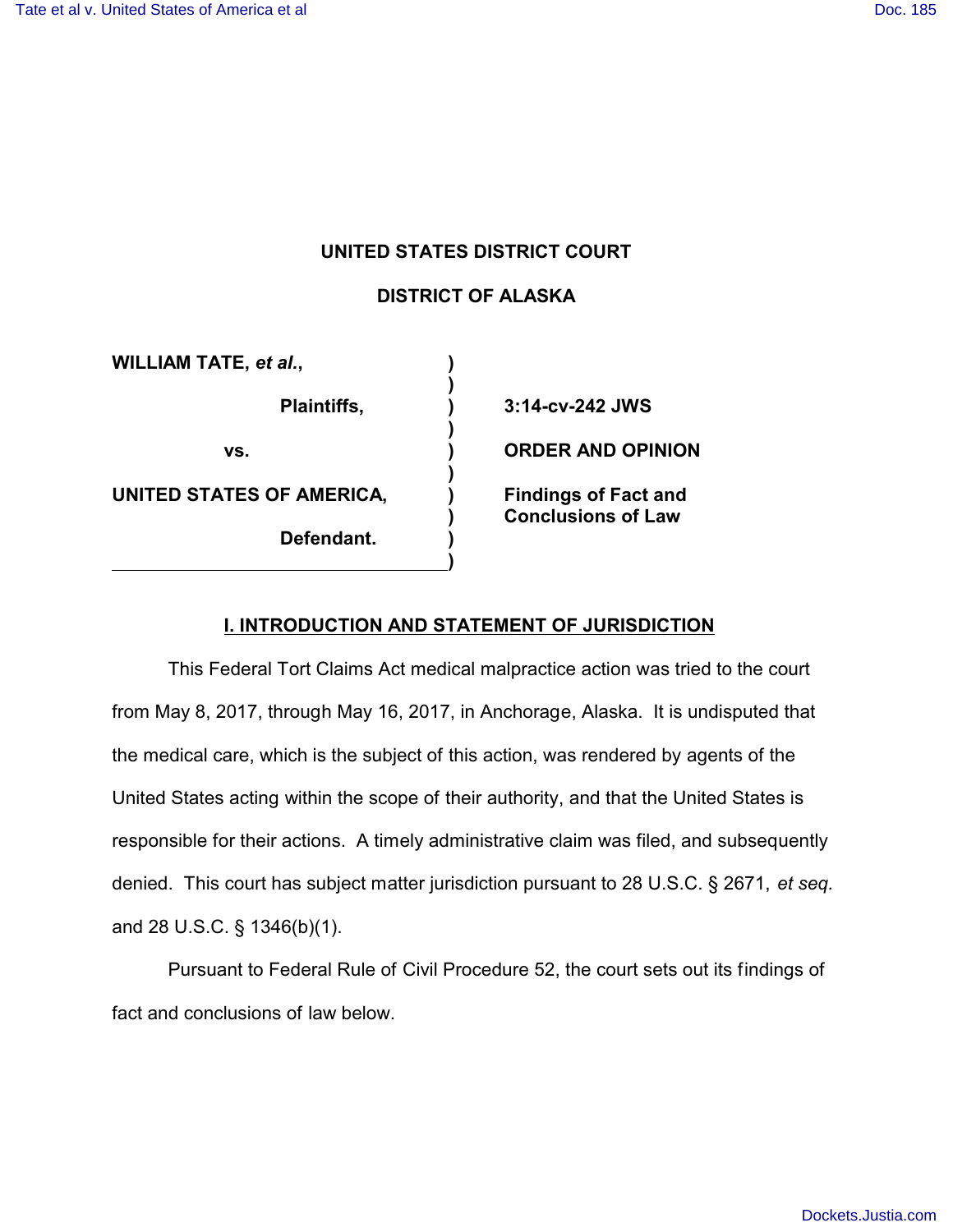#### **II. FINDINGS OF FACT**

1. Plaintiffs in this lawsuit are William Tate, individually, and William Tate and Susie Sours, as Co-Guardians of Cynthia Tate, and M.T., G.T., M.T., T.T. and M.T., who were minor children at the time litigation commenced. At the time of trial, one of the minors named as M.T. was a 21-year-old married adult living in Virginia, named Martha Hacker. The minor identified as G.T. was deceased at the time of trial.

2. William Tate ("William") is the husband of Cynthia Tate ("Cynthia"), and the father of her children named as plaintiffs in this action. At the time of trial, William was living in Kotzebue, Alaska. He has long been, and at the time of trial continued to be, employed as a merchant mariner spending about six months of each year away from his home.

3. Susie Sours ("Susie") is Cynthia's niece. Susie was raised by Cynthia in Kotzebue, Alaska. At the time of trial, Susie was a young adult living in Anchorage, Alaska, where she was taking care of Cynthia's children and Susie's own three children.

4. On October 19, 2013, Cynthia was a 45-year-old Alaska Native woman living in Kotzebue, Alaska, with her husband William, her children, and Susie. At the time of trial, Cynthia was housed and cared for at the Sandra Baker intensive care nursing home in Glendale, Arizona ("Sandra Baker Home"). When Cynthia was moved to Arizona, Susie was living there.

5. Defendant in this action is the United States of America ("United States"). The individuals for whose actions the United States is responsible in this lawsuit are Mark Hrinko, R. N. ("Hrinko"), Paul Moughamian, R.N. ("Moughamian"), and Mary M. Gwayi-Chore, M.D. ("Gwayi-Chore").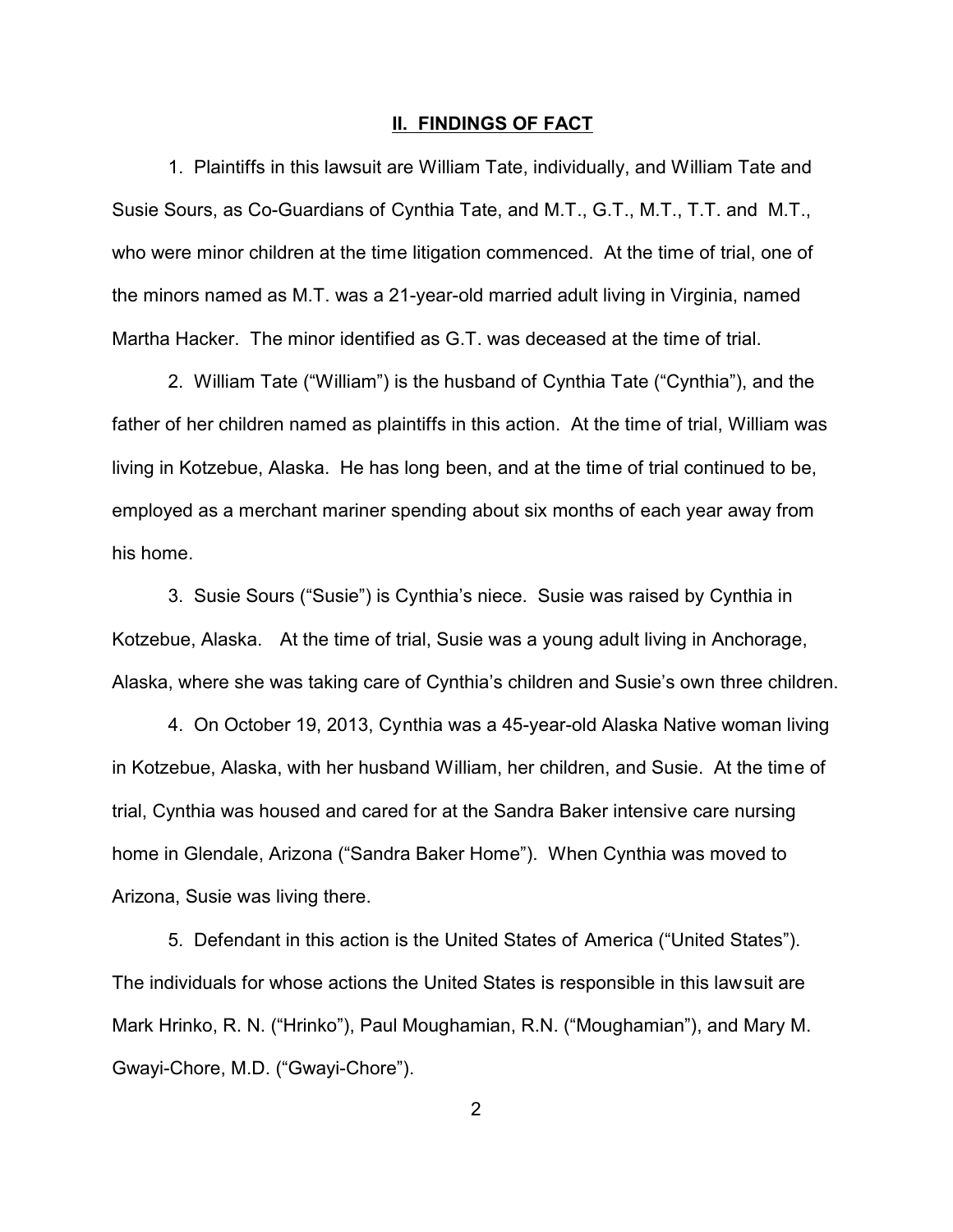6. The events giving rise to this lawsuit occurred on October 19, 2013, at the Manilaq Medical Center in Kotzebue, Alaska ("MMC").

7. On October 19, 2013, MMC was converting from paper patient charts to electronic patient charts. Older records were still in paper format.

8. Cynthia walked into the MMC emergency room at 5:36 PM, or 1736 hours (all times stated in the findings below reference the 24 hour clock). She checked in at the front desk. Cynthia signed a form consenting to medical treatment.

9. Standard practice at MMC was to call for the patient's paper chart at the time of check in at the front desk.

10. Cynthia complained of nausea, vomiting, and epigastric pain. She rated her pain as an 8 on a scale of 1 thru 10.

11. Cynthia was triaged by Hrinko starting at 1750. The precise time triage was completed is not clear from the record, but triage should not have taken more than ten minutes. Certainly triage had been completed prior to 1832 when Gwayi-Chore began her exam of Cynthia.

12. During triage, Hrinko took Cynthia's vital signs, all of which fell within normal ranges. He also found her airway to be clear, and her respiratory system to be within normal limits. His exam of Cynthia's cardiac and circulatory system showed no signs of problems. The results of Hrinko's exam of her neurologic and musculoskeletal systems yielded results within normal limits. Cynthia was oriented and conversed with the nurse. Hrinko knew that Cynthia rated her pain level at 8. At 1800 Hrinko noted that Cynthia was grimacing and teary. He also noted that she described the pain as similar to heartburn. He knew that she had been vomiting. He did not ask her when she last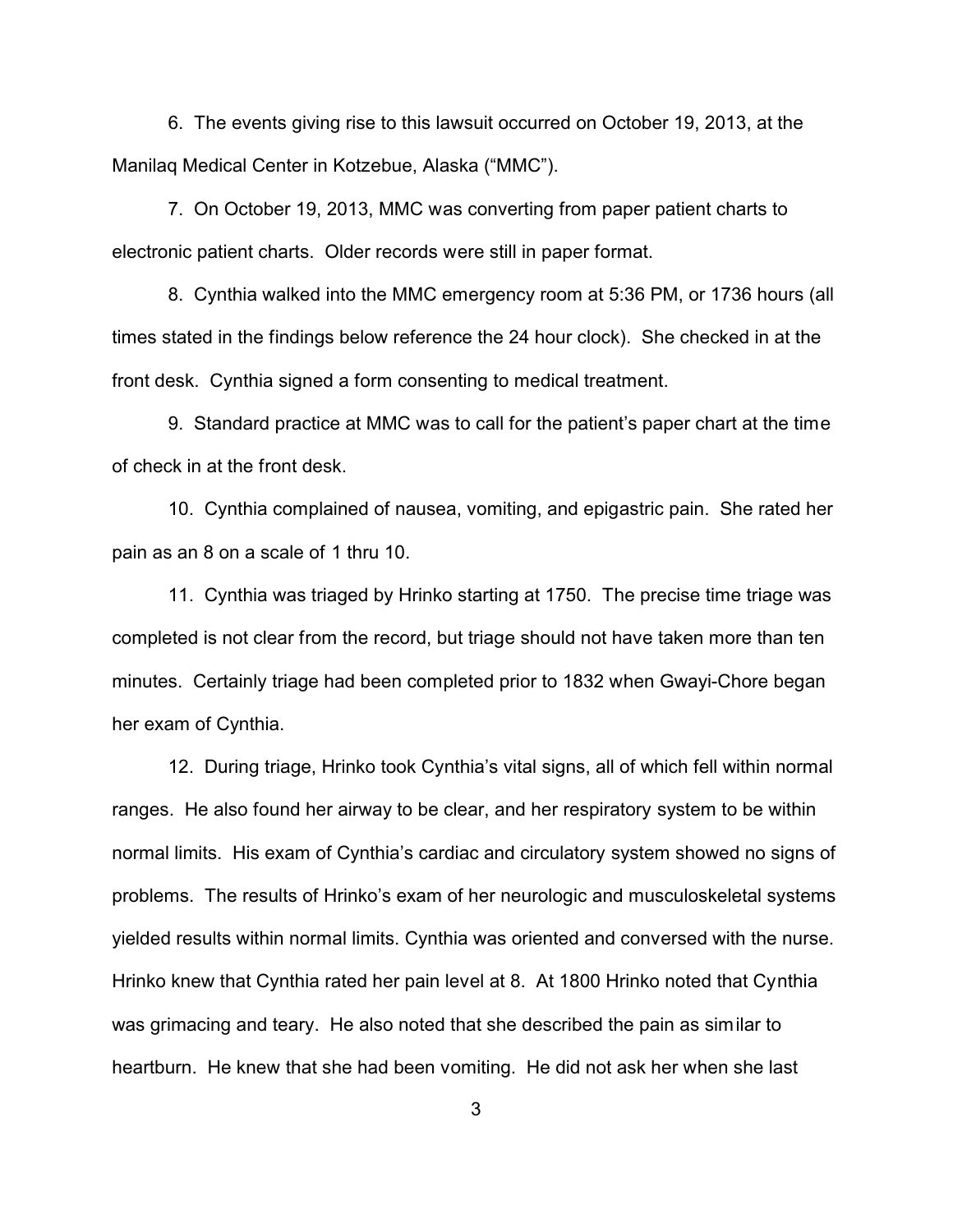vomited. He did not inquire as to the contents of her emesis. He did not ask Cynthia when she last could retain fluids or food. He noted that the onset of pain was on October 18. Hrinko's triage notes indicate that Cynthia had not been consuming alcohol. Hrinko testified at trial that Cyhthia told him she had consumed a box of wine at some point prior to coming to MMC on October 19. He admitted that he left this out of the chart notes. Hrinko did not review MMC's paper chart on Cynthia.

13. MMC's paper chart shows that Cynthia's last prior visit to the MMC emergency room was on Saturday, May 19, 2012, when she presented at 2035 complaining of throwing up since Thursday. She was triaged at level 3. The triage note shows normal vital signs, including a pulse of 89. The chart shows that an EKG was performed and that Cynthia was placed on cardiac monitoring (telemetry). The EKG results included an episode of slower than normal heart rate and episodes of a prolonged QT interval indicating an electrical abnormality in Cynthia's heart. The cardiac monitoring showed ventricular arrhythmias, including two runs of non-sustained ventricular tachycardia (an abnormally high heart beat while at rest). Ventricular tachycardia may precede ventricular fibrillation (a condition in which the heart beat is irregular and weak and the heart is no longer able to pump blood), which in turn may precede asystole (cardiac arrest). The results of the 2012 EKG and telemetry were in Cynthia's paper chart.

14. On October 19, 2013, Hrinko rated Cynthia at acuity level 4 on the 5 level acuity scale used at MMC, a scale commonly used at medical facilities in the United States. On that scale a patient rated at level 1 requires immediate life saving intervention. A patient rated at level 2 requires monitoring every 15 to 30 minutes. A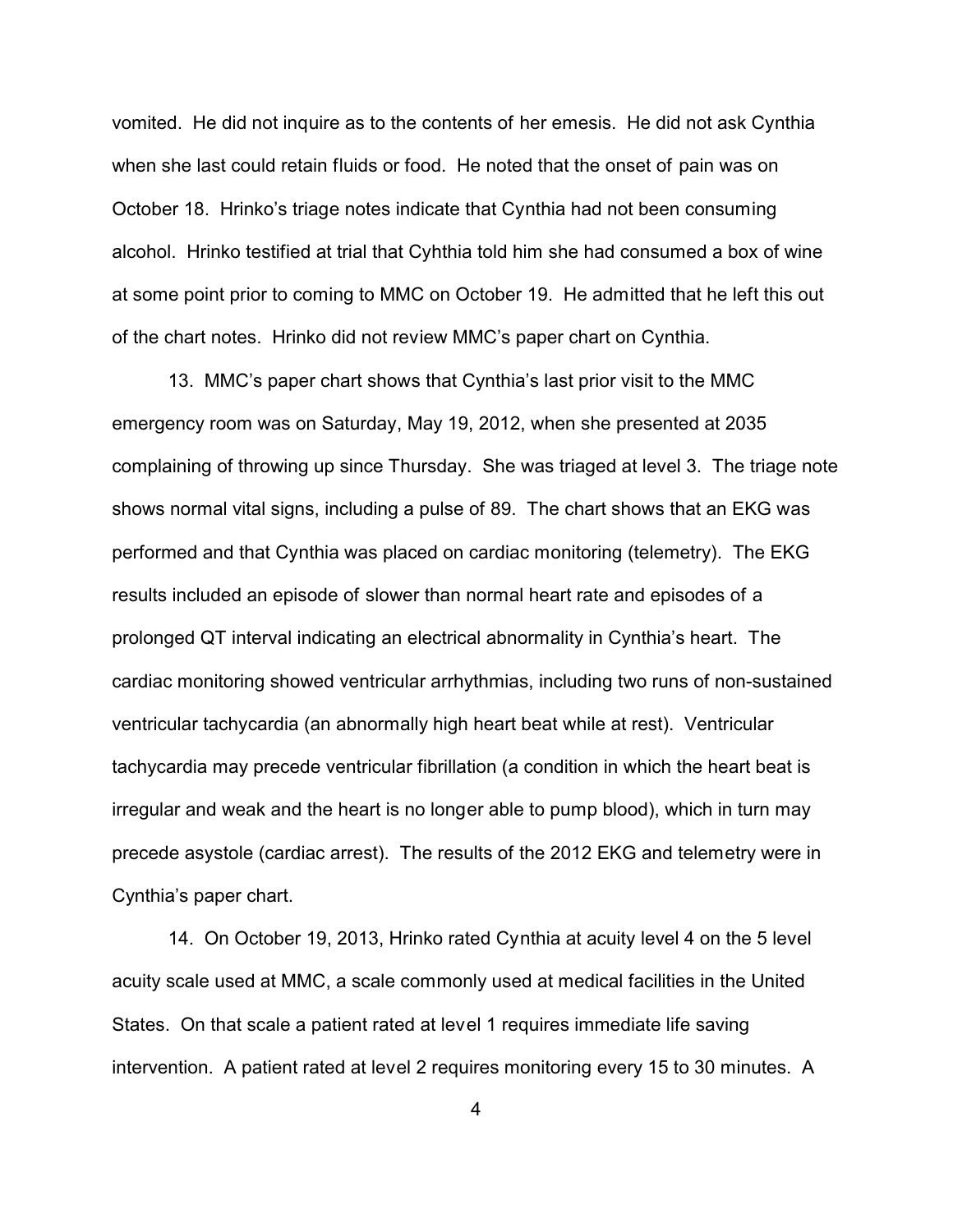patient rated at a level 4 requires monitoring at least every two hours. MMC's policy states that a level 2 acuity level should be assigned to a patient perceived as high risk, or seen to be confused, lethargic or disoriented, or in severe pain. Severe pain is pain at level 7 or higher as rated by "clinical observation and/or patient rating." (Exhibit 9) Hrinko should have rated Cynthia at acuity level 2 based on all of the circumstances of her presentation and including the information in her paper chart.

15. During triage, Hrinko took Cynthia's vital signs, all of which were within normal limits. Cynthia's vital signs were not measured thereafter. Hrinko did not connect Cynthia to any electronic monitoring. Hrinko finished his shift and left MMC prior to the time that Cynthia was found unresponsive.

16. Cynthia was the only patient in the MMC emergency room while she was there. After triage, Cynthia was placed in Treatment Room B located immediately across the hall from the nurses' station. At MMC, the doors to the treatment rooms close automatically. Treatment Room B was equipped with a pulse oximeter, a blood pressure monitor, and a cardiac monitor, all of which were linked to displays at the nurses' station. If a monitor were being used on a patient, an alarm would sound if the monitor's reading moved outside the appropriate range.

17. Moughamian was also on duty when Cynthia arrived at MMC. After Gwayi-Chore examined Cynthia, she ordered that Cynthia be placed on an intravenous fluid and that she be given Protonix, an anti-reflux drug, and Zofran, a nausea medication. Moughamian was the nurse who connected the intravenous line and administered the medications. He placed the IV line at about 1900. He gave her Protonix at 1908 and Zofran was at 1910. The IV profusion of lactate ringers ("LR") began at 1922.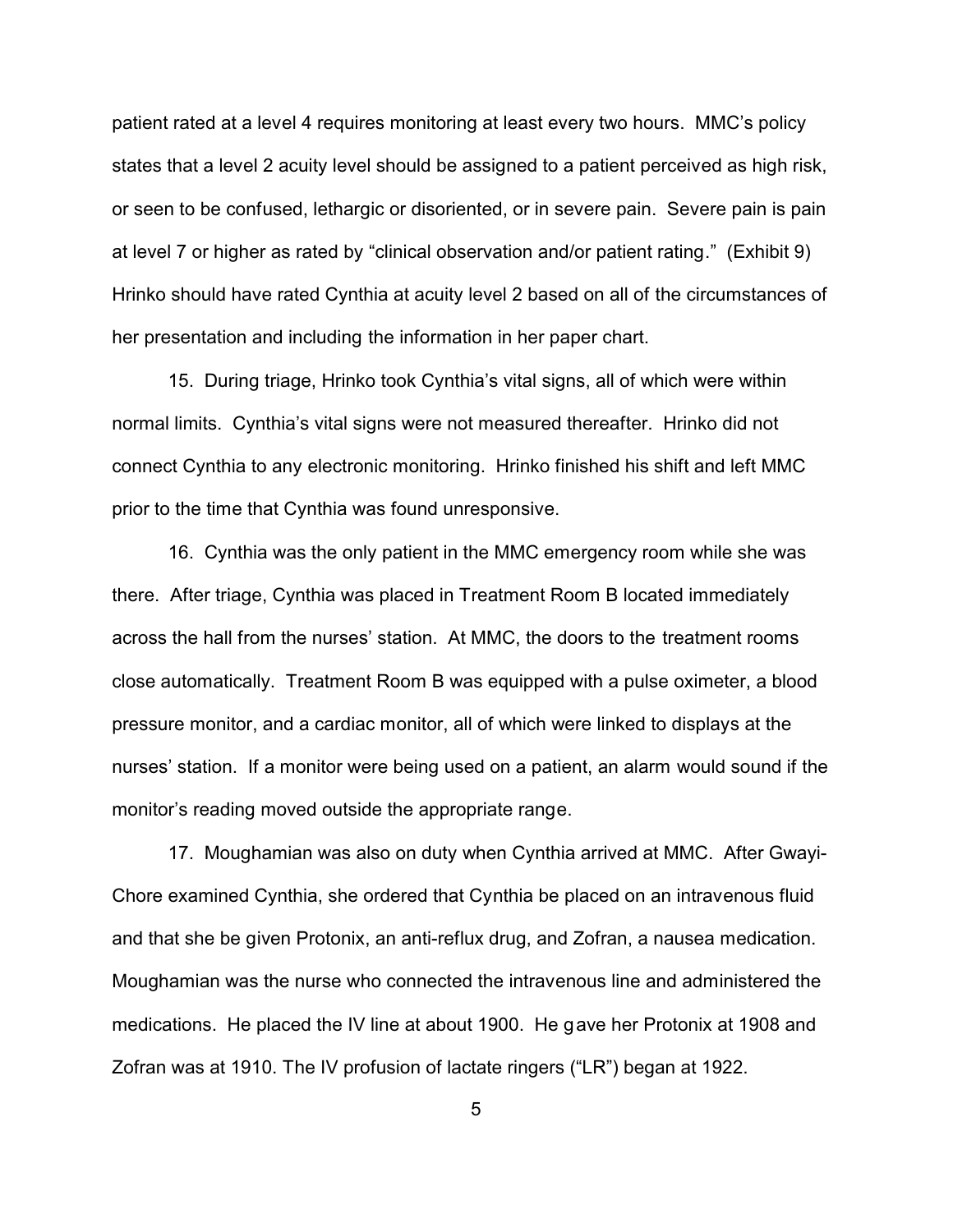18. Cynthia was not connected to pulse oximetry, blood monitoring or cardiac monitoring when Moughamian went into her room, and he did not connect her to any of the monitors. Cynthia did not object to connection of the IV or administration of the drugs. A blood sample could have been drawn easily and quickly when the IV line was being connected to the patient, but no blood was drawn.

19. Moughamian last observed Cynthia about 1922 and noted that she was resting in bed, breathing easily with no labored breath and that she was fully oriented. Moughamian reported what he saw to the night shift nurses.

20. Gwayi-Chore, who was born and received much of her education in Kenya, was licensed to practice medicine in Alaska in 2010. She is board certified in family practice medicine.

21. Gwayi-Chore began her examination of Cynthia about 1832. Before doing so, she looked at the triage sheet and the electronic patient chart. She did not look at Cynthia's paper chart.

22. Gwayi-Chore took Cynthia's history. She noted that Cynthia was complaining of epigastric pain with an onset around 0200 with nausea and vomiting since then. Cynthia denied having diarrhea or constipation. Cynthia denied having chest pain. Cynthia reported her last consumption of alcohol was three days earlier.

23. Gwayi-Chore's examination found Cynthia to be alert and not in acute distress. The abdominal exam disclosed normal bowel sounds. The abdomen was not distended, and it was soft. Gwayi-Chore found epigastric tenderness, but without any guarding or rebound tenderness. Stethescopic respiratory exam showed clear breathing and no abnormal sounds. Stethescopic cardiac exam disclosed normal heart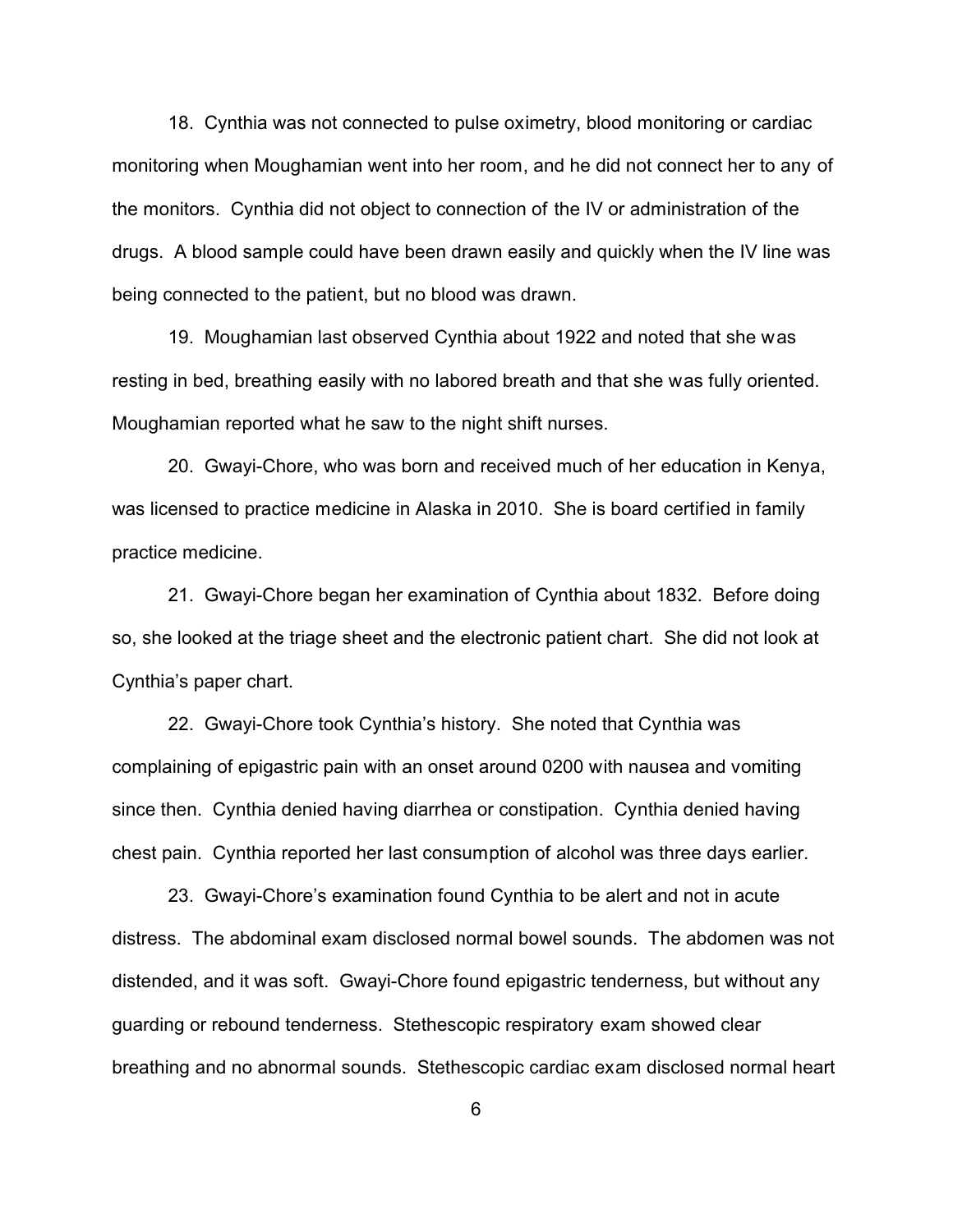sounds with no murmers, gallops or rubs. Gwayi-Chore made no diagnosis of Cynthia's condition.

24. Gwayi-Chore testified that she advised Cynthia that she wanted to do some testing to include an EKG, urine testing, and blood testing. Gwayi-Chore testified that Cynthia declined to have those tests done because she wanted to go home.

25. Gwayi-Chore did not mention Cynthia's declination of testing in her chart note. Neither did she mention Cynthia's declination in her lengthy progress note dated October 19, and signed by Gwayi-Chore on October 21. The progress note does indicate that Cynthia wanted to go home to be with her three-year-old child.

26. The progress note also reports that Cynthia said she had consumed a small amount of wine before arriving at the ER.

27. Several witnesses used some variant of the word "Code" in their testimony. The word is used when a patient's condition suddenly deteriorates to the point that life saving intervention is needed immediately. The word may be either a noun–as in "a Code was called"–or a verb–as in "the patient Coded."

28. Sheryl Snyder, RN, who had come on duty at 1900, entered Cynthia's room at 1950, found Cynthia unresponsive, and called the Code.

29. Shortly after the Code was called, Dr. Chowdary, who had just come on duty, relieved Gwayi-Chore of responsibility for the Code and Cynthia's care.

30. Had an EKG been ordered and performed, it would have provided a snapshot of Cynthia's heart function at the time the EKG was performed. The failure to perform an EKG is not a factor here, because Gwayi-Chore's stethoscopic cardiac exam provided a snapshot of Cynthia's heart function, and it disclosed nothing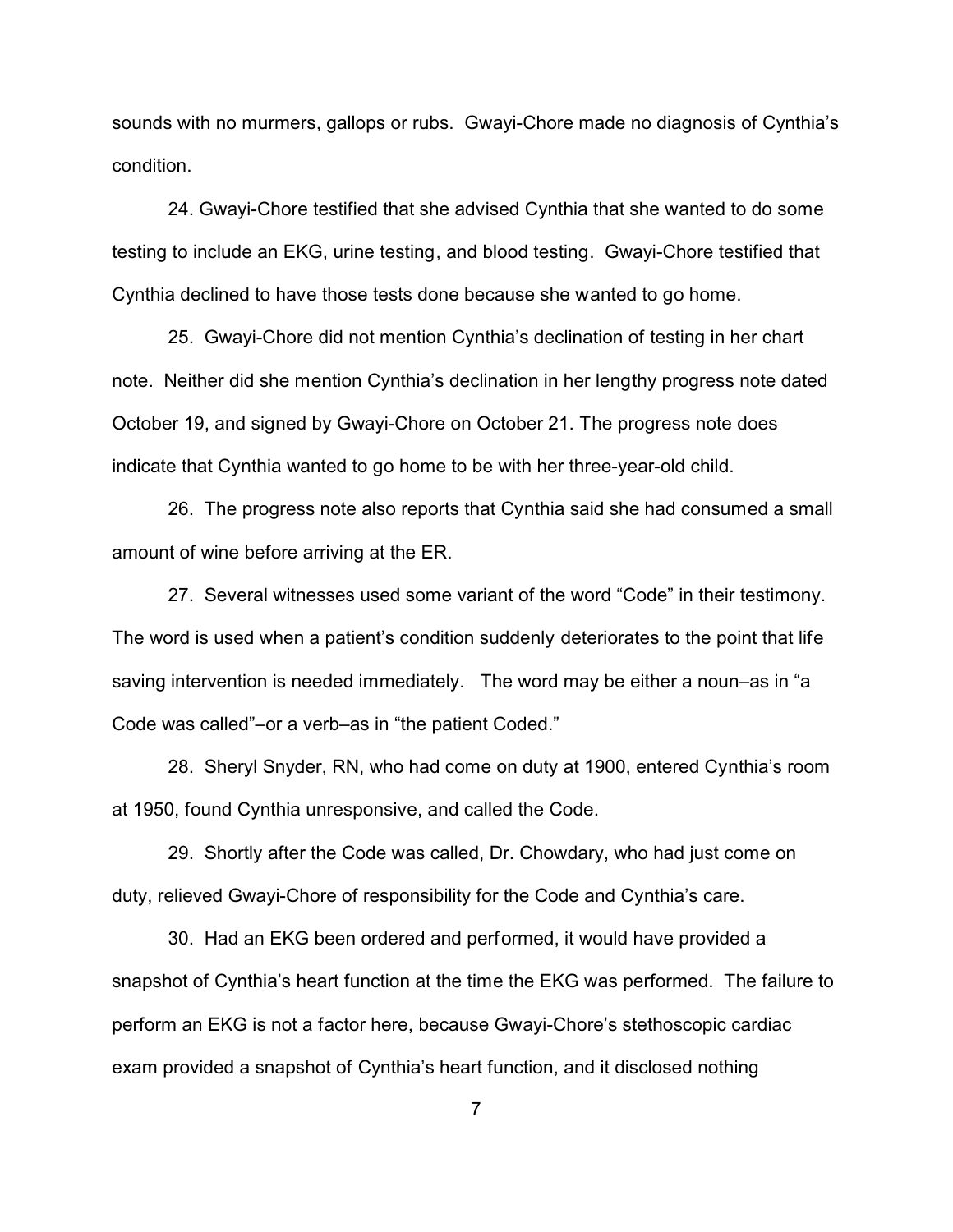abnormal. There is insufficient evidence to support a conclusion that an EKG taken at the earliest reasonable time would have yielded a result different from the result of the stethoscopic exam. The court therefore finds that not ordering an EKG did not affect Cynthia's outcome.

31. From the evidence the court finds that the earliest Gwayi-Chore could have ordered urine and blood tests would have been at the time she ordered the Protonix, Zofran, and the LR. Had she done so, it is reasonable to conclude from the evidence, and the court finds that the blood would have been drawn as the IV line was placed at about 1900 and the urine sample would have been obtained before Moughamian left Cynthia's room at 1922. It is also reasonable to conclude from the evidence, and the court finds that Moughamian would have taken or sent the blood and urine samples to the MMC laboratory after 1922 when he commenced the LR and then left Cynthia's room.

32. There is insufficient evidence to support a conclusion that the results of the urine and blood tests would have been obtained, returned to the ER, and reviewed prior to 1950 when the Code was called. The court therefore finds that not ordering blood and urine tests did not affect Cynthia's outcome.

33. Given the findings of fact in paragraphs 30 and 32, the court finds it unnecessary to determine whether Cynthia declined an EKG, blood testing, and urine testing.

34. Diane Sixsmith, M. D. ("Sixsmith") is board certified in emergency room medicine and internal medicine. Sixsmith was retained by plaintiffs who tendered Sixsmith as an expert in emergency medicine and internal medicine. The court found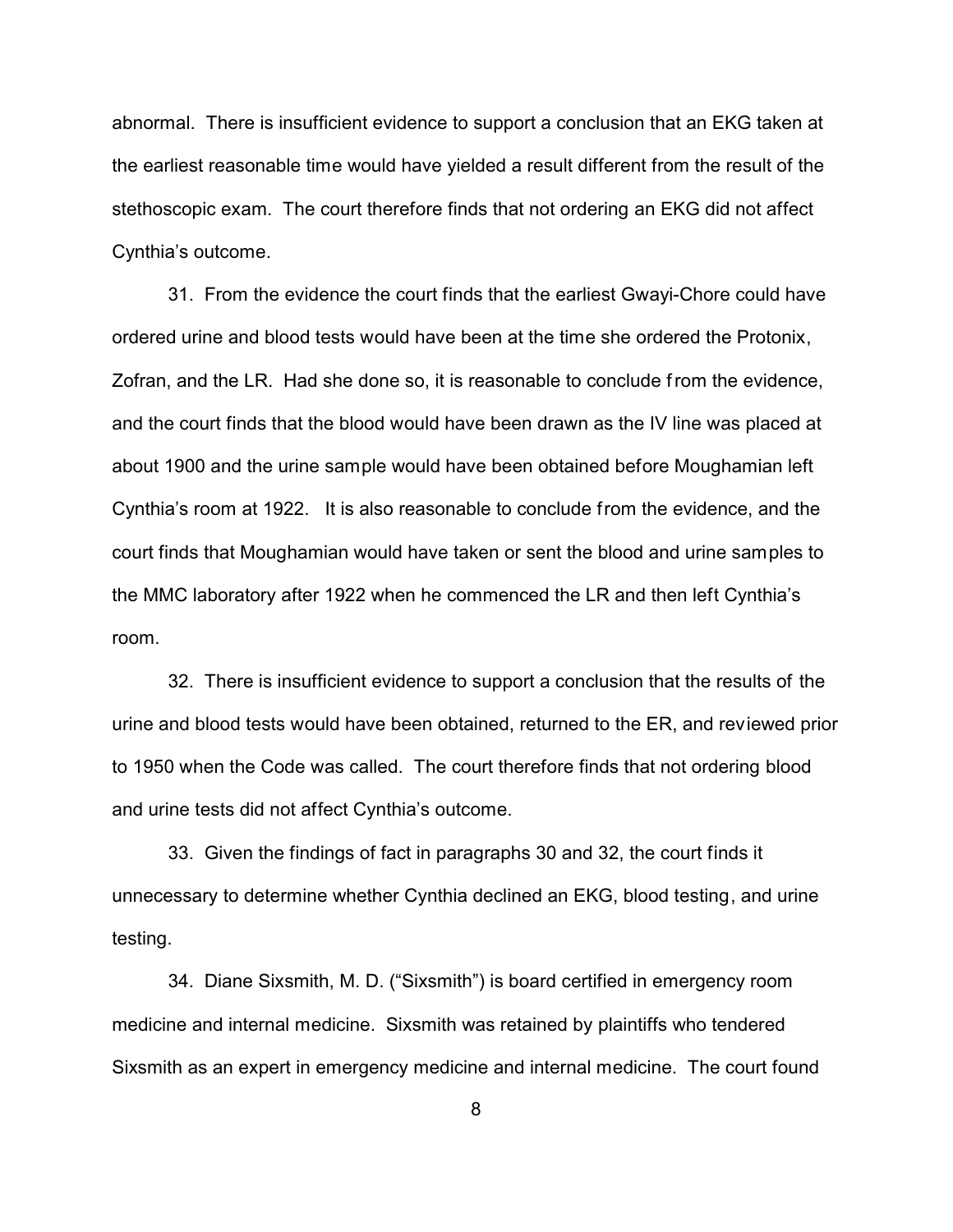on the record without objection by defendant that Sixsmith is qualified to offer opinion testimony in emergency medicine and internal medicine.

35. Sixsmith was also tendered as an expert with respect to the standards of care applicable to nurses working in emergency rooms. Defendant did not object, and the court found Sixsmith qualified to offer opinion testimony in that field.

36. Gaylene Soniak-Tays, M.D.("Tays") is board certified in family practice medicine. She has also worked as an emergency room physician since 1985. At times she worked full time as an emergency room physician, but for most of her career her emergency room work was part time. Over plaintiffs' objection, the court found on the record that Tays is qualified to offer opinion testimony in emergency medicine.

37. Sixsmith testified, and the court finds, that the standards for emergency room care applicable to MMC are national standards of care.

38. Sixsmith testified, and the court finds, that an ER doctor is required by the applicable standard of care to make a differential diagnosis when examining a patient. The differential diagnosis need not be written down, but it must be undertaken by the ER doctor.

39. A differential diagnosis is a list of conditions that may apply to the patient based on the ER physician's assessment of various risk factors. The risk factors include the patient's medical history; the patient's presenting complaints, signs and symptoms; the patient's current vital signs and other current observations of the patient by nurses and the physician; the patient's age; the patient's gender; and sometimes the patient's ethnicity.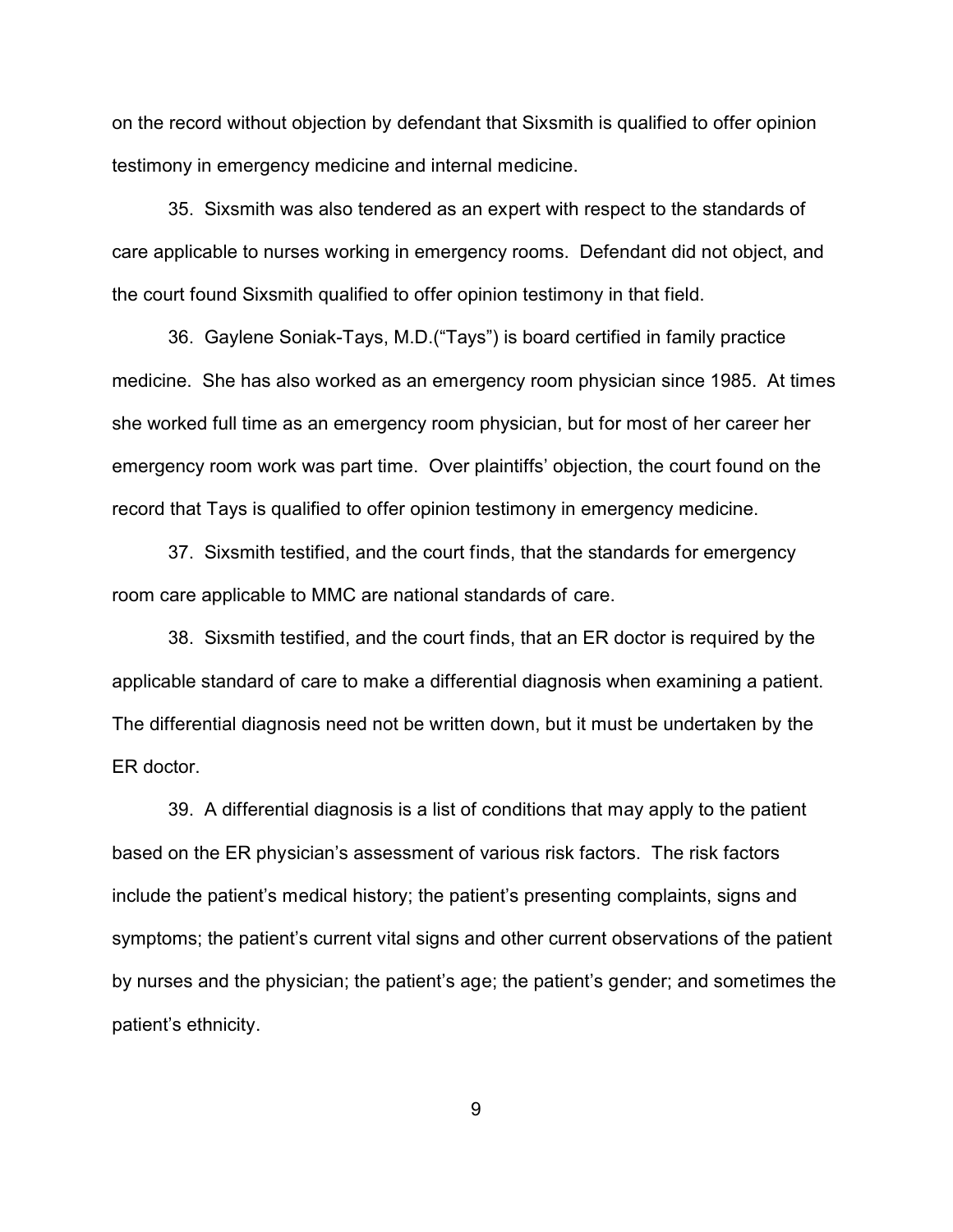40. A differential diagnosis should always take into account and attempt to rule out the worst condition consistent with the patient's presenting complaints, signs, and symptoms. The worst condition in a differential diagnosis is not the worst condition imaginable which is consistent with the complaints, signs, and symptoms. It is the worst condition consistent with the presenting complaints, signs, and symptoms viewed in light of all the risk factors.

41. A differential diagnosis is used to make decisions on testing and treatment to rule out various conditions and eventually to reach a final diagnosis of the patient's condition.

42. Gwayi-Chore did not do a differential diagnosis, and did not reach a final diagnosis of Cynthia's condition.

43. Sixsmith testified that Cyhnthia's complaint of severe epigastric pain described as heartburn coupled with nausea and vomiting taken in light of Cynthia's medical history reflected in the paper chart established that a diagnosis of acute coronary syndrome should have been considered.

44. Tays testified that a diagnosis of acute coronary syndrome should not have been considered. Her opinion was based in part on the fact that Cynthia denied chest pain. However, the court finds from all the evidence that women with acute coronary syndrome sometimes present with no complaint of chest pain.

45. Tays also testified that another basis for her opinion was that a patient suffering severe pain for 15 hours would not likely be on the verge of a cardiac event. However, the evidence does not show how long before Cynthia went to MMC that her pain became severe.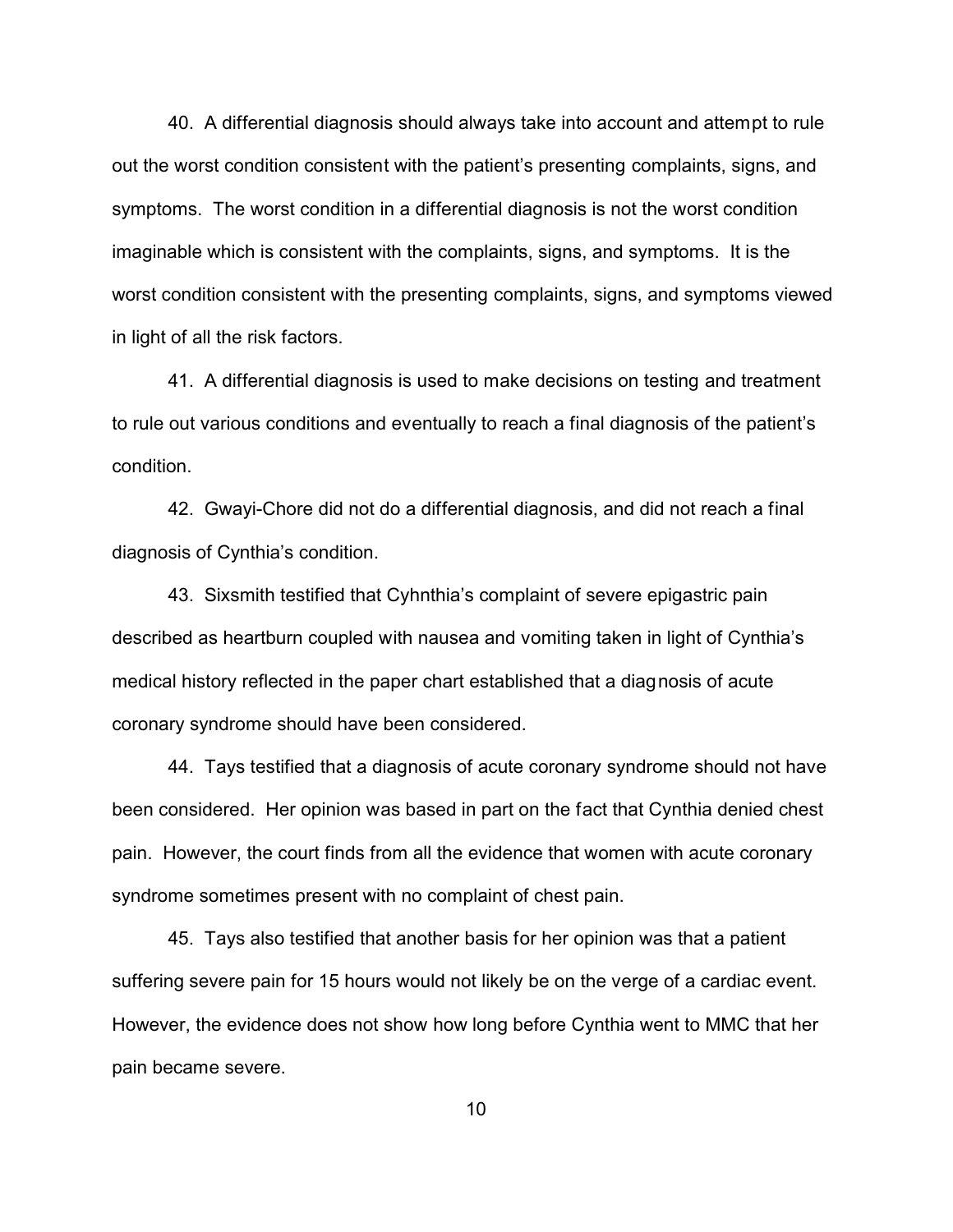46. On cross-examination, Tays testified that nausea, vomiting, heartburn, and severe epigastric pain are all symptoms of acute coronary syndrome.

47 Sixsmith's opinion is more persuasive than Tays' opinion. Gwayi-Chore should have considered a diagnosis of acute coronary syndrome for Cynthia.

48. Sixsmith testified that given Cynthia's presentation and the medical history in the paper chart, the applicable standard of care required that Cynthia be placed on the available monitoring equipment, and it was a breach of the standard of care not to put Cynthia on a cardiac monitor, a pulse oximetry monitor, and a blood pressure monitor. Tays' opinion was that such monitoring was not called for in Cythia's case. However, Tays testified on cross-examination that if she had a patient who presented with symptoms she believed were symptoms of acute coronary syndrome, then she would place the patient on the monitors.

49. Sixsmith's opinion is more persuasive than Tays' opinion regarding the need for monitoring. Gwayi-Chore breached the applicable standard of care by failing to order cardiac monitoring, pulse-oximetry, and blood pressure monitoring for Cynthia.

50. Once an ER patient is placed on automatic monitoring devices, they are left on the patient until the patient is taken from the treatment room and discharged.

51. Had Cyhthia been on automatic monitoring, ER personnel would have received a warning as soon as any of the monitors detected a reading outside the ranges set for the monitoring device. This means that ER personnel would have responded to Cynthia sooner than 1950 when the Code was called.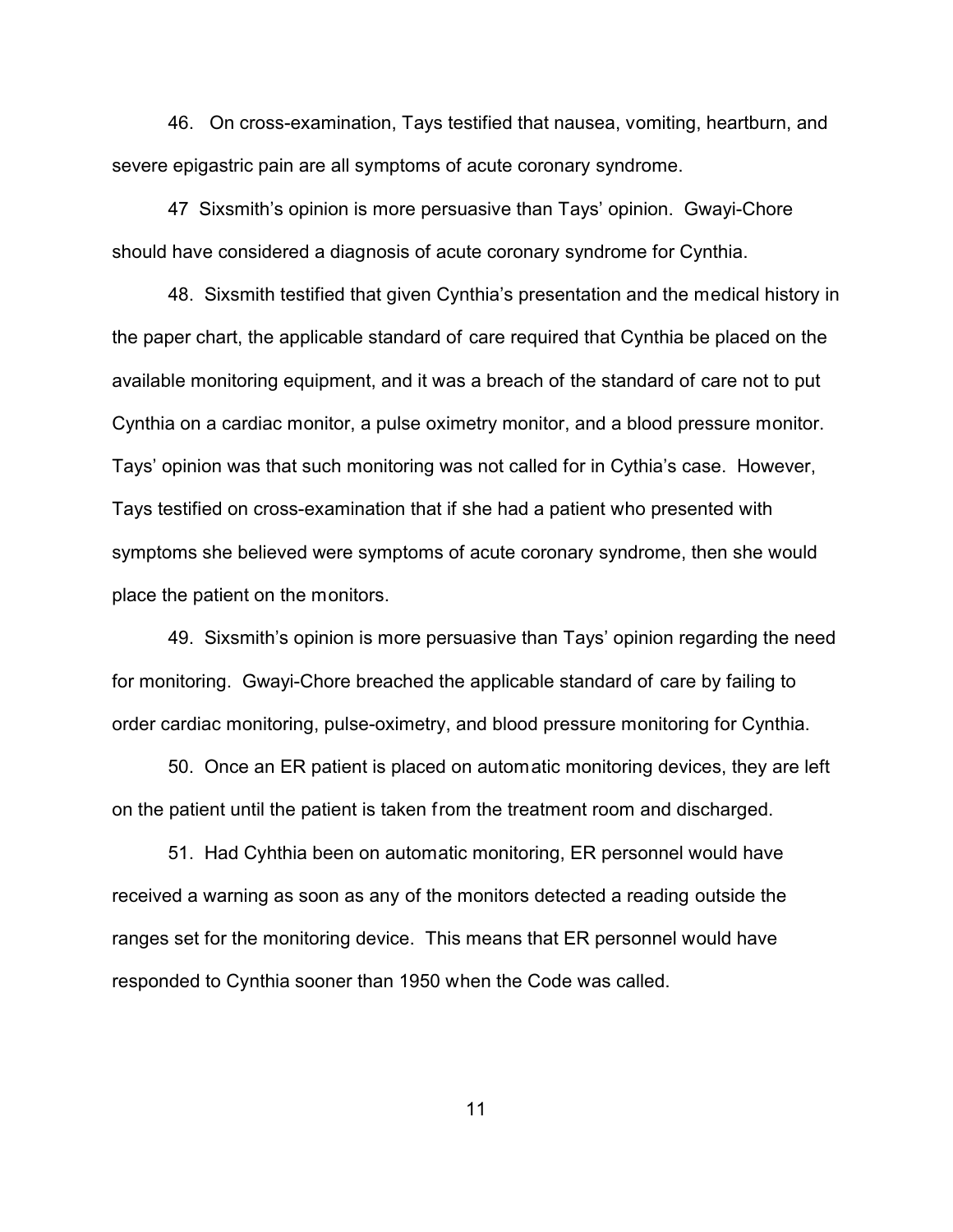52. After the Code was called, there was no violation of any applicable standard of care. Significantly, the prompt use of the defibrilator on the crash cart managed to restore Cynthia's heart to normal functioning after she had entered asystole.

53. Sixsmith opined that had ER personnel responded immediately upon receipt of a warning from the monitoring devices, their treatment would have prevented Cynthia's decline into asystole and that Cynthia would not have suffered an anoxic brain injury.

54. The court accepts Sixsmith's opinions and finds that with automatic monitoring, there would have been an earlier response to the deterioration in Cynthia's condition, Cynthia would have been promptly shocked with the defibrilator on the crash cart, the shock would have restored Cynthia's heart activity to a normal state, Cynthia would not have entered asystole, and Cynthia would not have suffered an anoxic brain injury.

55. In addition to offering Sixsmith's opinions on the standard of care applicable to nurses working in emergency rooms, plaintiffs offered the testimony of Susan Smith, DPN ("Smith"). The court found on the record and without objection from defendant that Smith is qualified to offer opinion testimony on the standard of care applicable to nurses working in emergency rooms.

56. Defendant also called an expert in nursing practices, Sandra Mobley ("Mobley"). The court found on the record and without objection from plaintiffs that Mobley is qualified to offer opinion testimony on the standard of care applicable to nurses working in emergency rooms.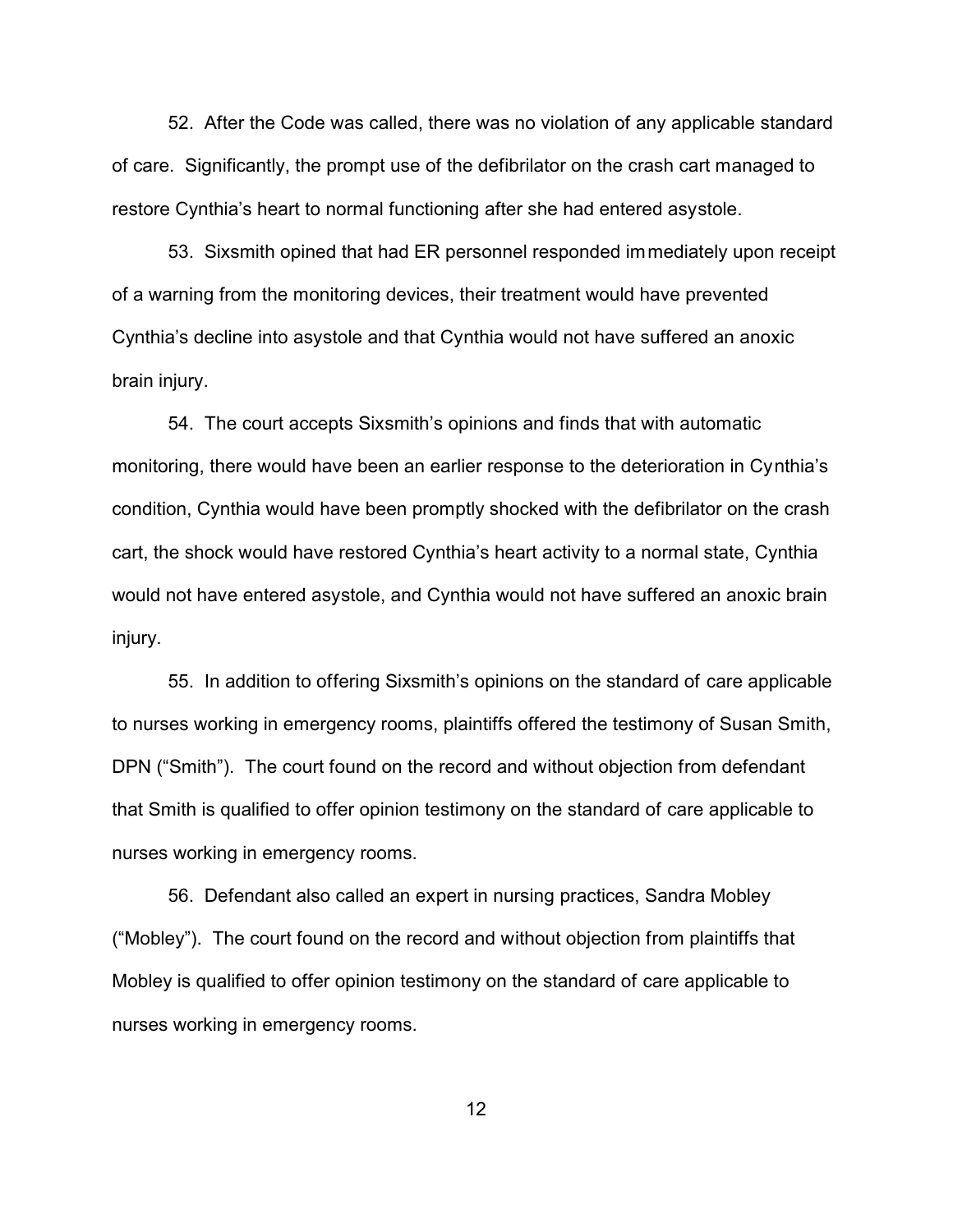57. Sixsmith testified that with Cynthia's presentation and medical history she should have been placed on cardiac monitoring, blood pressure monitoring, and pulse oximetry. She further testified that Hrinko and Moughamian's failure to place Cynthia on the monitors was a cause of the harm to Cynthia. Smith testified that the applicable standard of care required that Cynthia be placed on the available monitoring equipment and that it was a breach of the nursing standard of care not to place Cynthia on automatic monitoring. Mobley testified that the nurses met the applicable standard of care in their assessment and care for Cynthia.

58. Of the three expert opinions offered with respect to the nurses, the court finds Smith's the most persuasive by virtue of her more than 40 years of experience in emergency room nursing and her advanced educational qualifications. It is also significant that Smith's opinion is bolstered by Sixsmith's opinion.

59. Had the nurses placed Cynthia on cardiac monitoring, blood monitoring, and pulse oximetry, there would have been an earlier response to the deterioration in her condition, Cynthia would have been promptly shocked with the defibrilator on the crash cart, the shock would have restored Cynthia's heart activity to a normal state, Cynthia would not have entered asystole, and Cynthia would not have suffered an anoxic brain injury.

60. The court finds that the violation of the applicable standards of care by Gwayi-Chore and the nurses does not rise to the level of reckless conduct as that term is used in AS 09.55.549(f). Had they actually read (instead of negligently not reading) the paper chart and then failed to place Cynthia on monitoring, that would have been reckless conduct.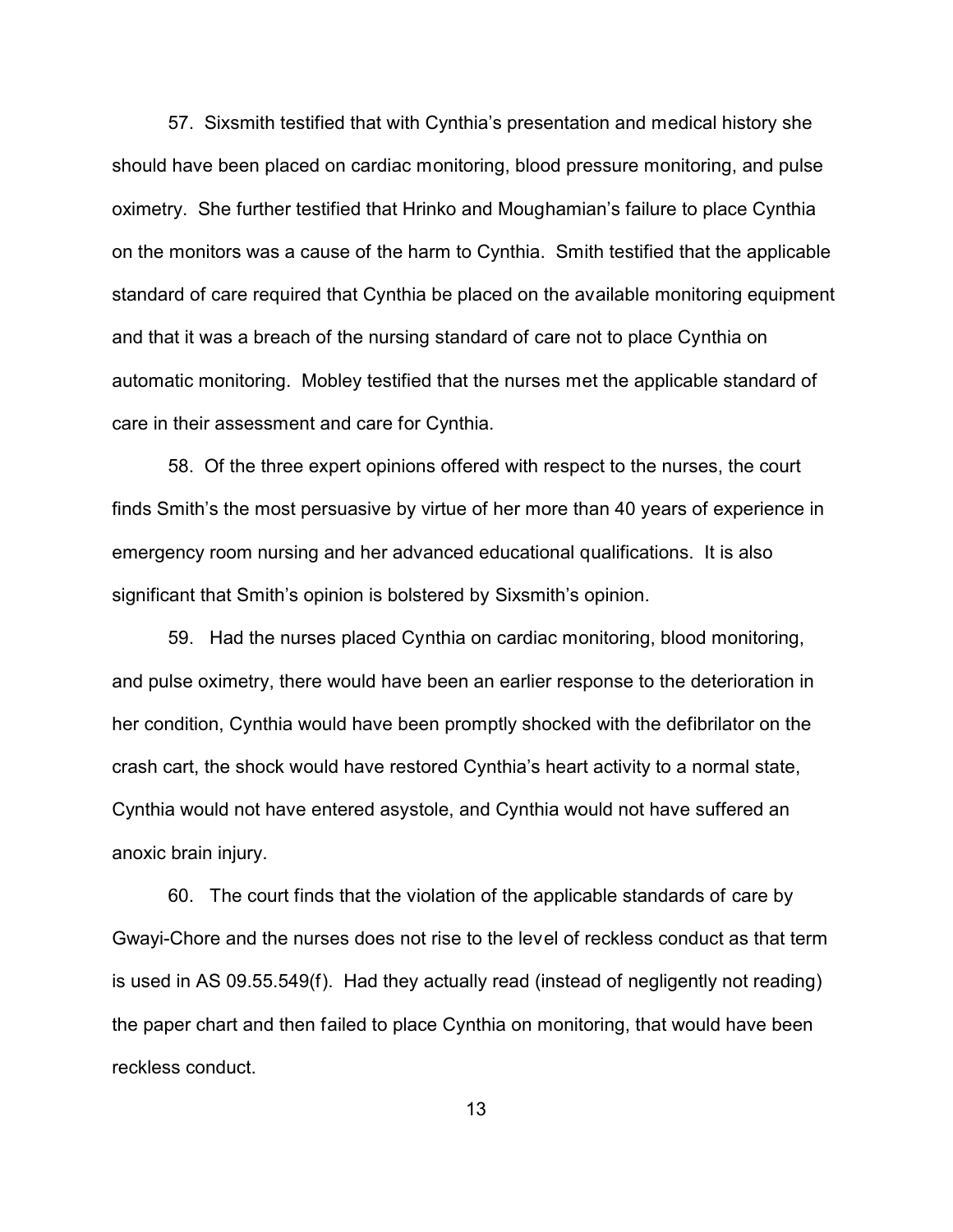61. Plaintiff presented testimony by Michael Freeman ("Freeman") with respect to Cynthia's life expectancy. The court found on the record, without objection from defendant, that Freeman is qualified to offer opinion testimony concerning life expectancy. Freeman opined that Cynthia had a life expectancy of at least 20 years at the time of trial.

62. Defendant presented testimony by Robert Shavelle ("Shavelle") with respect to Cynthia's life expectancy. The court found on the record, without objection from plaintiffs, that Shavelle is qualified to offer opinion testimony concerning life expectancy. Shavelle opined that Cynthia had a life expectancy of 9 years at the time of trial. That opinion did **not** rely on the fact that Cynthia was recently put on a ventilator, which could increase her risk of infection and possibly lower her life expectancy.

63. The court finds Shavelle's opinion much more persuasive than Freeman's opinion. Freeman's opinion largely rests on a single study of a population dissimilar to Cynthia, which found a life expectancy of 11 years. Freeman added a minimum of 9 years to that life expectancy for reasons that were not convincing. Shavelle's testimony explained in considerable detail why Freeman's addition of 9 years is misguided. Shavelle relied on a larger array of studies than Freeman. Shavelle's methodology was clearly explained in his testimony. Shavelle's opinion is more consistent with the medical literature. Shavelle's opinion is less speculative than Freeman's opinion. Plaintiffs' argument about lack of data preservation by Shavelle is a red herring. The data Shavelle relied upon generally was taken from publicly maintained data bases.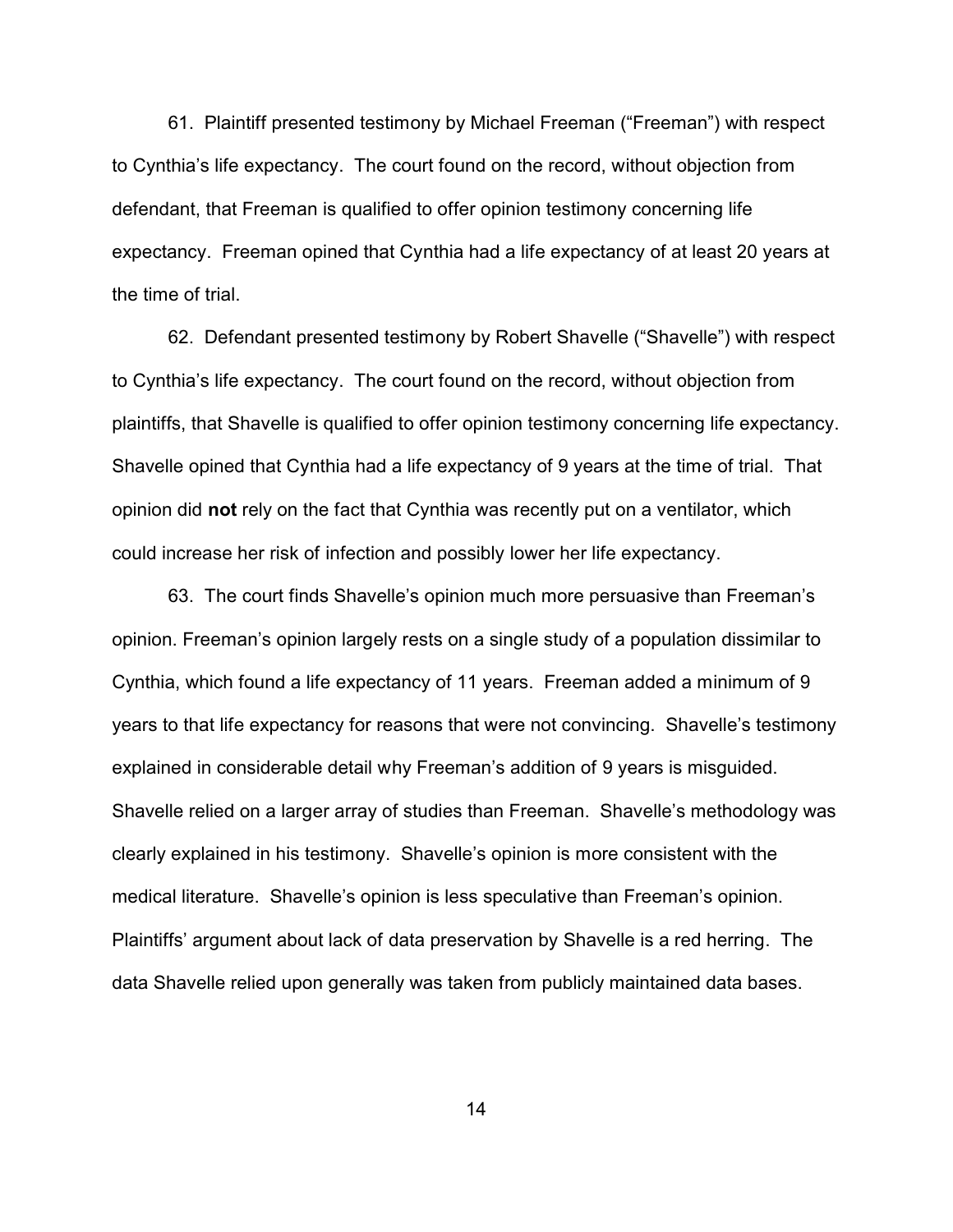64. The court finds that Cynthia's life expectancy at the time of trial was 9 years.

65. Plaintiffs presented the testimony of Edgar Franklin Livingstone, M. D. ("Livingstone"). Livingstone is board certified in the field of physical and rehabilitative medicine. The court found on the record, without objection from defendant, that Livingstone is qualified to offer opinion testimony in physical and rehabilitative medicine.

66. In addition to reviewing Cynthia's medical records and photos and the videos taken by Cynthia's family members when visiting Cynthia at the Sandra Baker Home, Livingstone examined Cynthia on March 28, 2016, at the Sandra Baker Home. Livingstone observed no voluntary movement by Cynthia. Livingstone testified on direct that Cynthia may be in a minimally conscious state rather than a persistent vegetative state, but said that opinion fell into a gray area. He acknowledged on crossexamination that the neurologist who had examined Cynthia found her to be in a persistent vegetative state. He also testified that he was unaware of anyone improving from a persistent vegetative state to a minimally conscious state.

67. Livingstone testified that the quality of Cynthia's care at the Sandra Baker Home was good and that keeping her at that facility would be a good option.

68. Defendant presented the testimony of Deborah Lynne Doherty, M.D. ("Doherty"). Doherty is board certified in the field of physical and rehabilitative medicine. The court found on the record, without objection from plaintiffs, that Doherty is qualified to offer opinion testimony in the field of physical and rehabilitative medicine.

69. Doherty reviewed Cynthia's medical records and photos and the videos taken by Cynthia's family members. Doherty examined Cynthia twice at the Sandra Baker Home. Her most recent examination was on January 23, 2017. Defendant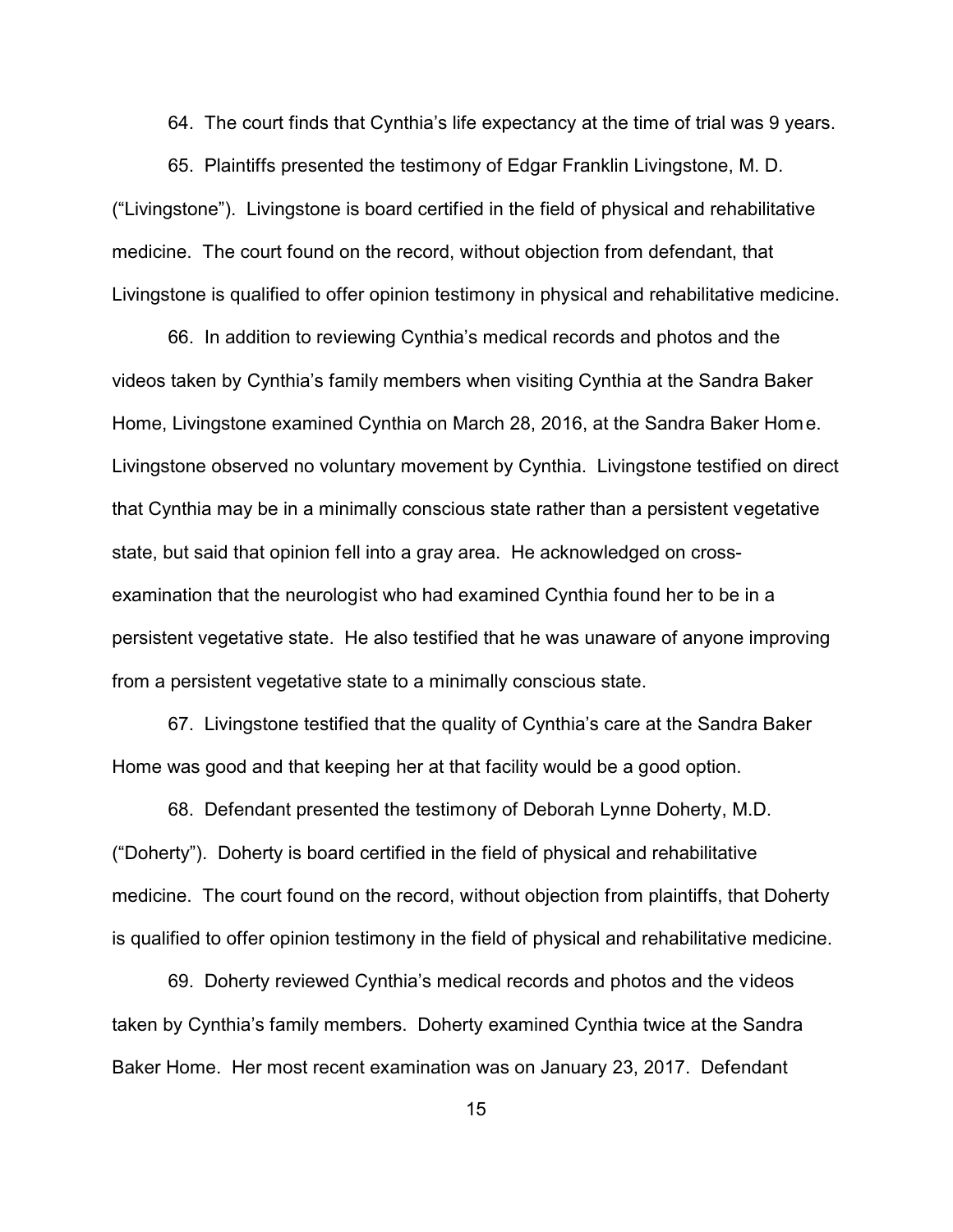presented a video of Doherty examining Cynthia, which Doherty explained on the record. Doherty found that Cynthia is blind. She testified that Cynthia is in a persistent vegetative state. Doherty testified that the reactions which Cynthia's family members interpreted as indications that Cynthia was aware of and responded to their presence were random behaviors exhibited by patients in a persistent vegetative state.

70. Doherty's testimony was very convincing. The court finds that Cynthia is in a persistent vegetative state and incapable of any voluntary response to her surroundings. What Cynthia's family members interpreted as responses to their presence was random involuntary behavior.

71. Doherty considered the quality of Cynthia's care at the Sandra Baker Home to be very good.

72. Plaintiffs presented three possible options for Cynthia's continuing care. The option preferred by plaintiffs is to house her in Susie's home in Anchorage. A second option–placing Cynthia in an intensive care facility in Anchorage–was ruled out by the evidence at trial which showed that there is only one such facility in Anchorage, that it has no bed available for Cynthia, and that it is unknown when a bed might become available. The third option is to continue Cynthia's care at the Sandra Baker Home.

73. Cynthia's family members testified that they would be willing to have Cynthia cared for in Susie's home where all but William and Martha Hacker reside. Wherever Cynthia is cared for, she will need 24 hour services from two nurses. Thus, in addition to moving Cynthia into Susie's home, where Susie and several minor children reside,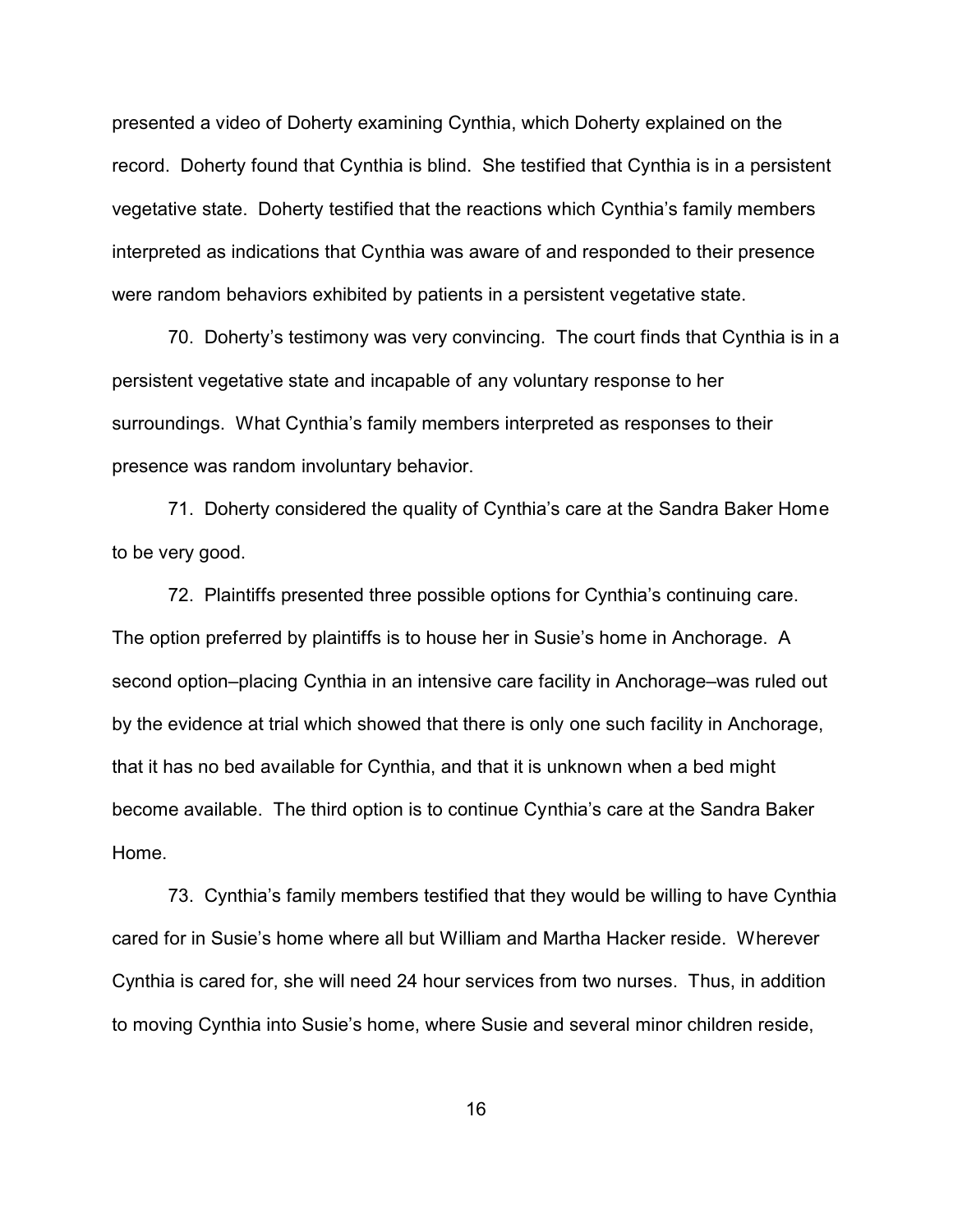room would have to be made for two nurses to be present. This would have a substantial impact on the privacy of the residents.

74. Livingstone testified that it would require a major commitment from Cynthia's family to have Cynthia housed with her family. The court does not question the sincerety of the wish by Susie and Cynthia's minor children to have Cynthia in their home. The court does question the wisdom of that wish. Cynthia is in a persistent vegetative state. She has no ability to respond to her family members' presence. Minor children will grow and change and make increasing demands on Susie's time and energy. Susie, herself, is still quite young. Her own interests and needs will change over time.

75. The court finds that it is inappropriate to care for Cynthia in Susie's home. The court finds that the appropriate place in which to care for Cynthia is the Sandra Baker Home.

76. Plaintiffs presented testimony from Jill Friedman ("Friedman"), a nurse who has worked in the field of rehabilitative nursing since 1980. She was tendered as an expert in life care planning. The court found on the record, with no objection from defendant, that Friedman is qualified to give opinion testimony in the field of life care planning. Friedman offered three life care plans: one for Cynthia's care in Susie's home, another for Cynthia's care in a critical care home in Anchorage, and one for Cynthia's care in the Sandra Baker Home.

77. Defendant presented testimony from Carl Gann ("Gann") who has worked as a rehabilitation counselor and life care planner for 39 years. Gann was tendered as an expert in life care planning. The court found on the record, with no objection from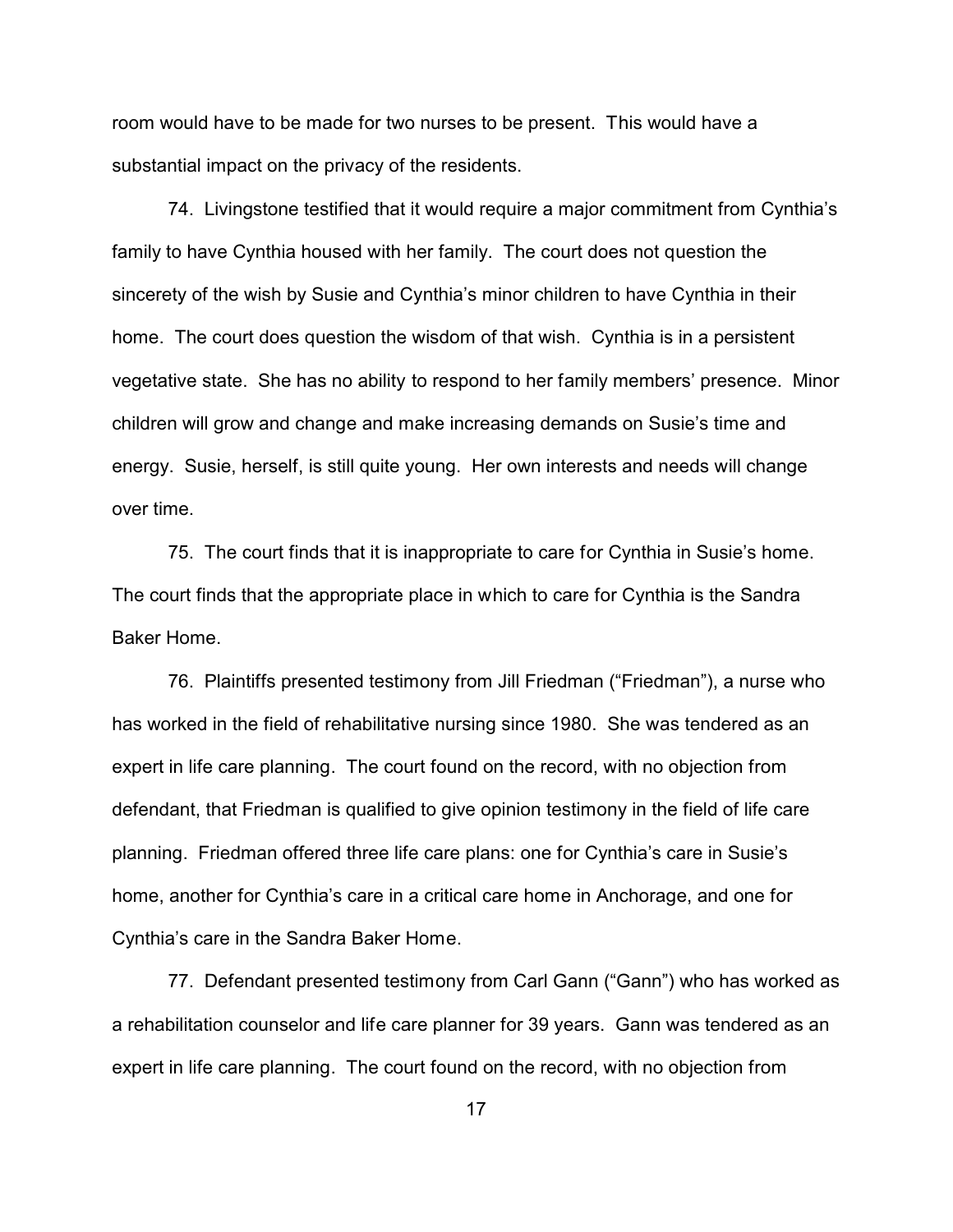plaintiffs, that Gann is qualified to give opinion testimony in the field of life care planning. Gann provided three life care plans: one for Cynthia's care in Susie's home, one for Cynthia's care in an Anchorage critical care facility, and one for Cynthia's care at the Sandra Baker Home.

78. Friedman worked with Livingstone in developing her life care plans. Friedman assumed the minimum twenty year life expectancy determined by Freeman.

79. Gann worked with Doherty in developing his life care plans. Gann assumed the nine year life expectancy determined by Shavelle, which has now been accepted as correct by the court.

80. The plans offered by Friedman and Gann can be adjusted to fit a life expectancy different from the life expectancy assumed by the authors.

81. After hearing the testimony from Friedman and Gann and evaluating their respective plans relating to care at the Sandra Baker Home, the court finds Gann's plan provides a better basis for assessing Cynthia's care needs for the remainder of her life. Gann's plan accepts some of Friedman's price estimates and some of her annual quantity determinations. Where Gann's plan differs from Friedman's plan, Gann's plan generally provides information explaining the difference. The court accepts Gann's life care plan which provides for Cynthia's care at the Sandra Baker Home.

82. Gann did not include sales taxes on the cost of goods needed for Cynthia's care. There was no testimony about whether Friedman included sales taxes in her plan. If she did, then in those cases where Gann accepted Friedman's prices, sales taxes are included. There was no testimony that sales taxes would be levied on services provided to Cynthia. It is reasonable to assume that sales taxes will be paid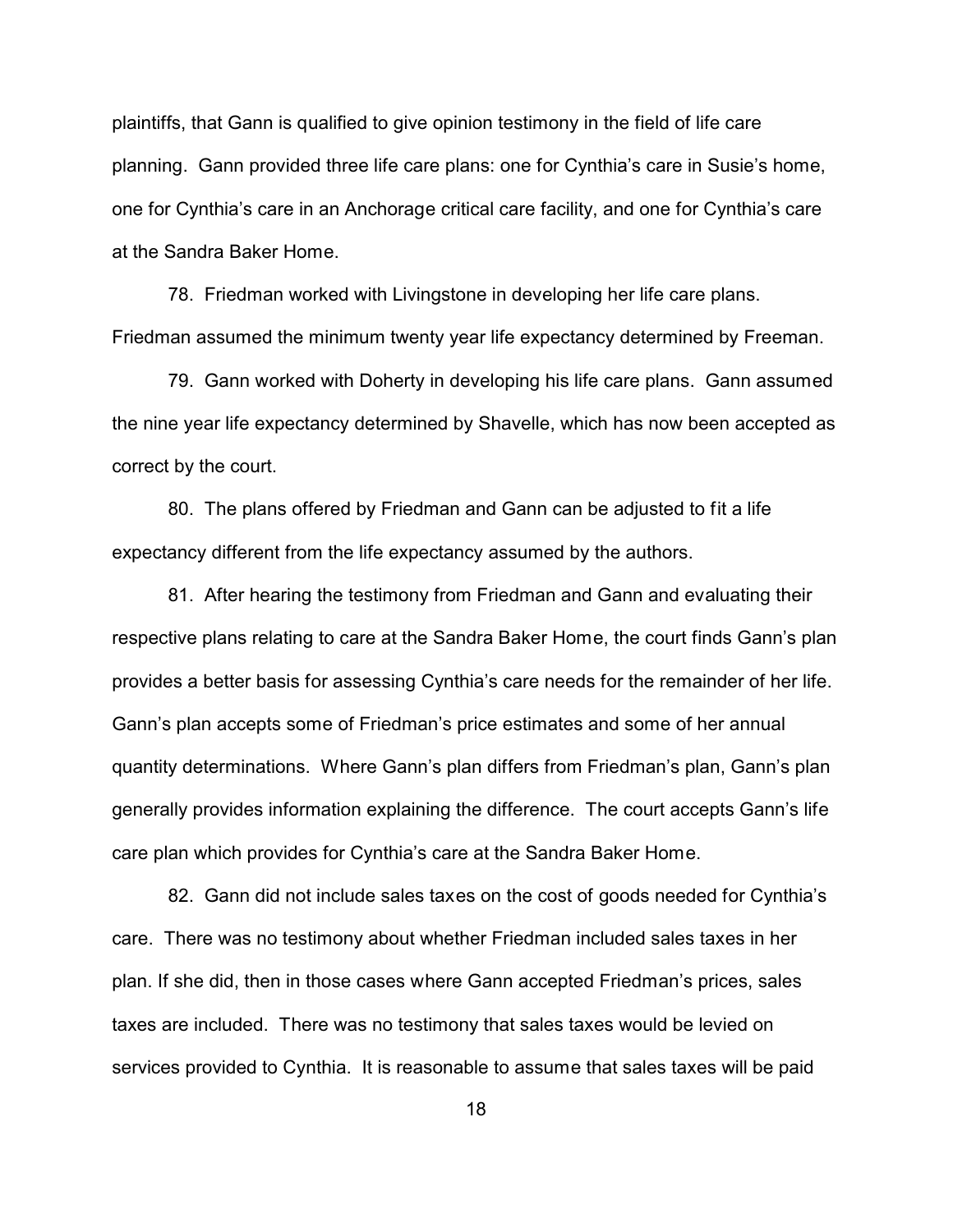on some goods required for Cynthia's care, but no party presented any evidence from which the court can determine which goods will be subject to sales taxes, the rates at which sales taxes would be calculated, and whether sales taxes are included in those items for which Gann accepted Friedman's prices. In this evidentiary vacuum, the court cannot add an amount for sales taxes.

83. Plaintiffs presented the testimony of Hugh Richards ("Richards"), a forensic economist with a masters degree in economics. The court found on the record with no objection from defendant that Richards is qualified to offer opinion testimony in the field of forensic economics. Richards testified about the net present value of Cynthia's life care plan, the net present value of Cynthia's future economic losses, and her economic losses prior to the time of trial.

84. Defendant presented the testimony of William Brandt ("Brandt"), a forensic economist and certified public accountant with a masters degree in business administration. The court found on the record with no objection from plaintiffs that Brandt is qualified to offer opinion testimony in the field of forensic economics. Brandt testified about the net present value of Cynthia's life care plan, the net present value of Cynthia's economic losses, and her economic losses prior to time of trial.

85. Richards and Brandt employed different discount rates to calculate net present values. Brandt used long term rates for United States government securities. Richards used short term rates. Brandt testified that he used the long term rates in order to comply with AS 09.17.040(b). In pertinent part, that statute provides: "The fact finder shall reduce future economic damages to present value. In computing the portion of a lump-sum award that is attributable to future economic loss, the fact finder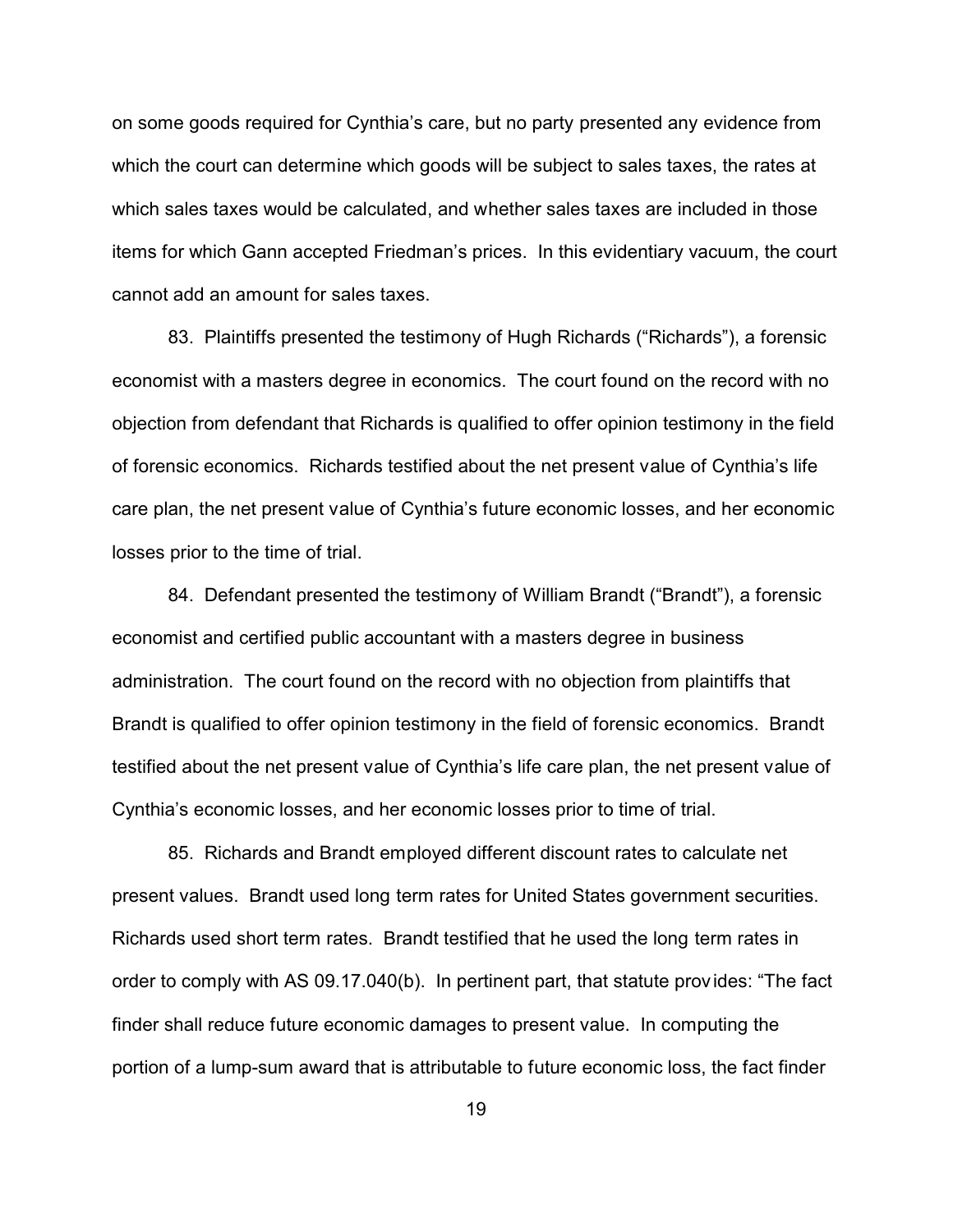shall determine the present amount that, if invested at long-term future interest rates in the best and safest investment, will produce . . . the amount necessary to compensate the injured party . . . ." (Emphasis added) The court finds it proper to use long-term United States securities rates.

86. Brandt calculated the net present value of Gann's life care plan for the Sandra Baker Home option to be \$2,116,504. The court finds that this is the lump sum amount needed to provide for Cynthia's care for the rest of her life.

87. Richards and Brandt both relied on a federal government statistical compilation, the Dollar Value of a Day 2012 ("Value of a Day"), in making their calculations of Cynthia's economic losses. However, the assumptions made by Richards and Brandt in order to calculate Cynthia's economic losses included several significant differences.

88. With respect to lost wages, Richards assumed that Cynthia would enter the job market seeking full time work when her youngest child entered first grade. Brandt assumed that Cynthia would enter the job market seeking only part time work until the youngest child was 17 years old at which time she would seek full time work. The evidence shows that Cynthia was a loving, caring mother who enjoyed cooking for her family and very much enjoyed spending time with her children. That taken together with the fact that William's job keeps him away from home for half of the year persuades the court that Brandt's assumption is more reasonable than Richards' assumption.

89. Richards assumed that Cynthia was a high school graduate, but the evidence shows that at most she had a G.E.D. Brandt assumed Cynthia had a G.E.D. but did not graduate from high school. According to one survey relied upon by Brandt,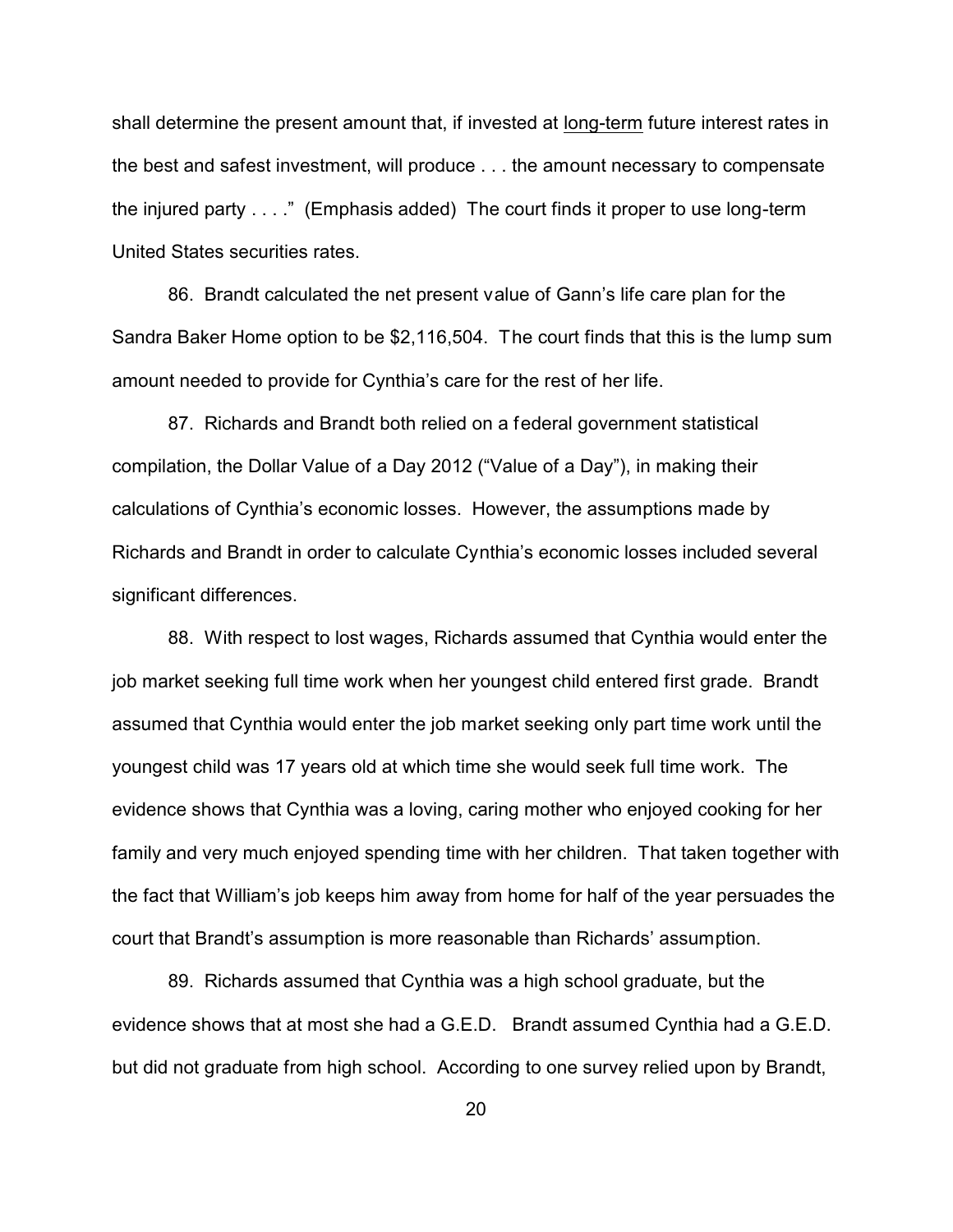persons who do not graduate high school but obtain a G.E.D. earn about 6 percent less than high school graduates. It is reasonable to reduce Cynthia's earning capacity to reflect her educational status.

90. In calculating Cynthia's economic losses, Richards included the value of social security benefits she could accumulate from her own work. Brandt did not. He testified that Cynthia's earnings would not yield benefits as high as half of the benefits based on William's earnings. Cynthia would therefore elect to receive the higher benefits derived from and dependent on William's earnings. The court finds this to be correct.

91. Richards included compensation for loss of Cynthia's subsistence harvests of fish and berries. Brandt did not. He testified that he did not, because the Value of a Day allocates every hour to one category or another, and it includes an allocation of time to "subsistence like" activities such as planting, gardening, and harvesting vegetables and fruits. Thus, to include anything for subsistence would be double counting. The court recognizes that the role of subsistence in the lives of Native Alaskans is significant, not just economically, but also culturally. Thus, some award for the cultural loss to Cynthia is appropriate, but it must be included in Cynthia's noneconomic damages rather than in the calculation of her economic losses which would amount to double counting.

92. Richards and Brandt calculated approximately the same amount for loss of household services. The total loss calculated by Richards (i.e., both past and discounted future) is \$630,888. Brandt's corresponding number is \$624,479. The court will award \$630,000.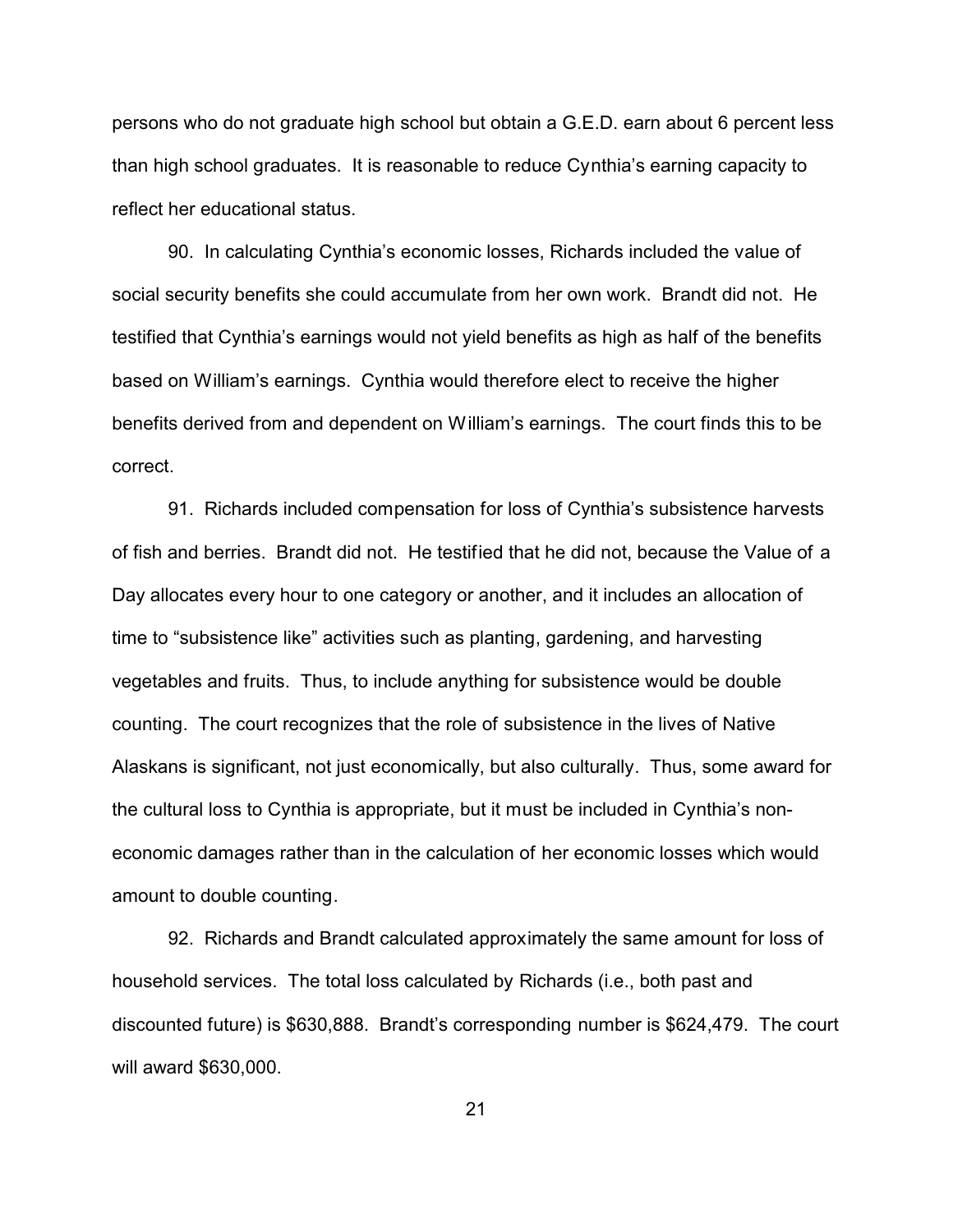93. Because the court finds that Brandt's calculation of earnings losses is based on more reasonable assumptions than Richards' calculation, the court accepts Brandt's calculation of \$96,811 for the loss of wages and employer provided benefits (past loss net of past tax paid plus discounted value of future loss).

94. Defendant contends that a portion of plaintiffs' damages should be apportioned to Snyder and Chapman. The only witness questioned about the possible liability of Snyder and Chapman was Smith. She opined that Snyder and Chapman breached the standard of care when they failed to look in on Cynthia sometime between 1900 when they came on shift and the time of the Code at 1950. She testified that they could have placed Cynthia on monitoring had they believed she needed monitoring. However, Smith had no opinion on whether Snyder or Chapman contributed to Cynthia's injury. There is insufficient evidence in the record to apportion some of the damages to Snyder or Chapman under AS 09.17.080.

95. Cynthia's injury is a severe permanent physical impairment. The result is that the limitation on plaintiffs' recovery of non-economic damages is the limit set in AS 09.17.10(c), which is the higher of \$1,000,000 or the product of the person's life expectancy multiplied by \$25,000. Cynthia's life expectancy for this purpose is her life expectancy had there been no brain injury. There is insufficient evidence in the record to support a conclusion that absent the brain injury Cynthia would have lived more than 40 years beyond October 19, 2013 (40 x \$25,000 = \$1,000,000). The court finds that the statutory limit is \$1,000,000.

96. The court finds that the evidence of Cynthia's non-economic damages plus the substantial losses of consortium suffered by William and Cynthia's four surviving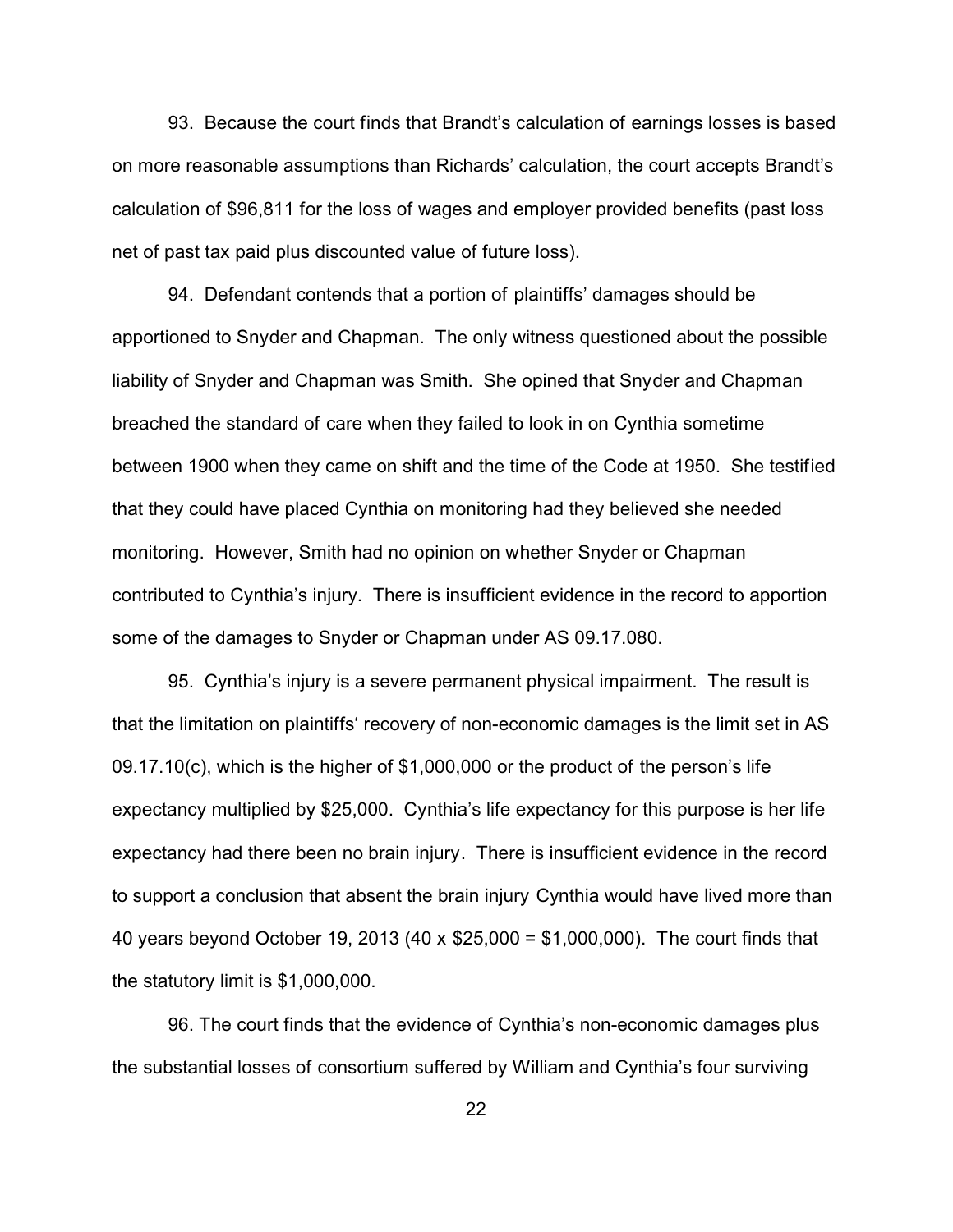children who were deprived of many years of care from and companionship of a cheerful, hardworking and loving spouse and parent are so substantial that an award equivalent to the applicable limit of \$1,000,000 is appropriate.

97. In his closing argument, plaintiffs' counsel asked for a \$2 million dollar award for Cynthia's non-economic damages, \$200,000 for William and \$100,000 for each of the four children. The court cannot award more than the \$1 million limit, because the court has found that defendants did not engage in reckless conduct. However, the court finds no reason to depart from the allocation inherent in the amounts requested by plaintiffs' lawyer. Using that allocation, Cynthia has \$769,000 in non-economic damages, William has \$77,000 in non-economic damages, and each of the four children has \$38,500 in non-economic damages. ,

98. Based on the findings in paragraphs 86, 92, 93, and 97, Cynthia is awarded \$3,612,315. Based on the findings in paragraph 97, William is awarded \$77,000, and each of the four children is awarded \$38,500.

### **III. CONCLUSIONS OF LAW**

1. The substantive law which applies is the law of the State of Alaska where the events took place. 28 U.S.C. § 2674 (United States liable in same manner and to same extent as private litigant in same circumstances).

2. Under Alaska law, to recover damages on a medical malpractice claim a plaintiff must prove by a preponderance of the evidence the degree of care ordinarily exercised by the health care provider in the field in which the defendant health care provider is practicing (the standard of care), that the defendant failed to exercise that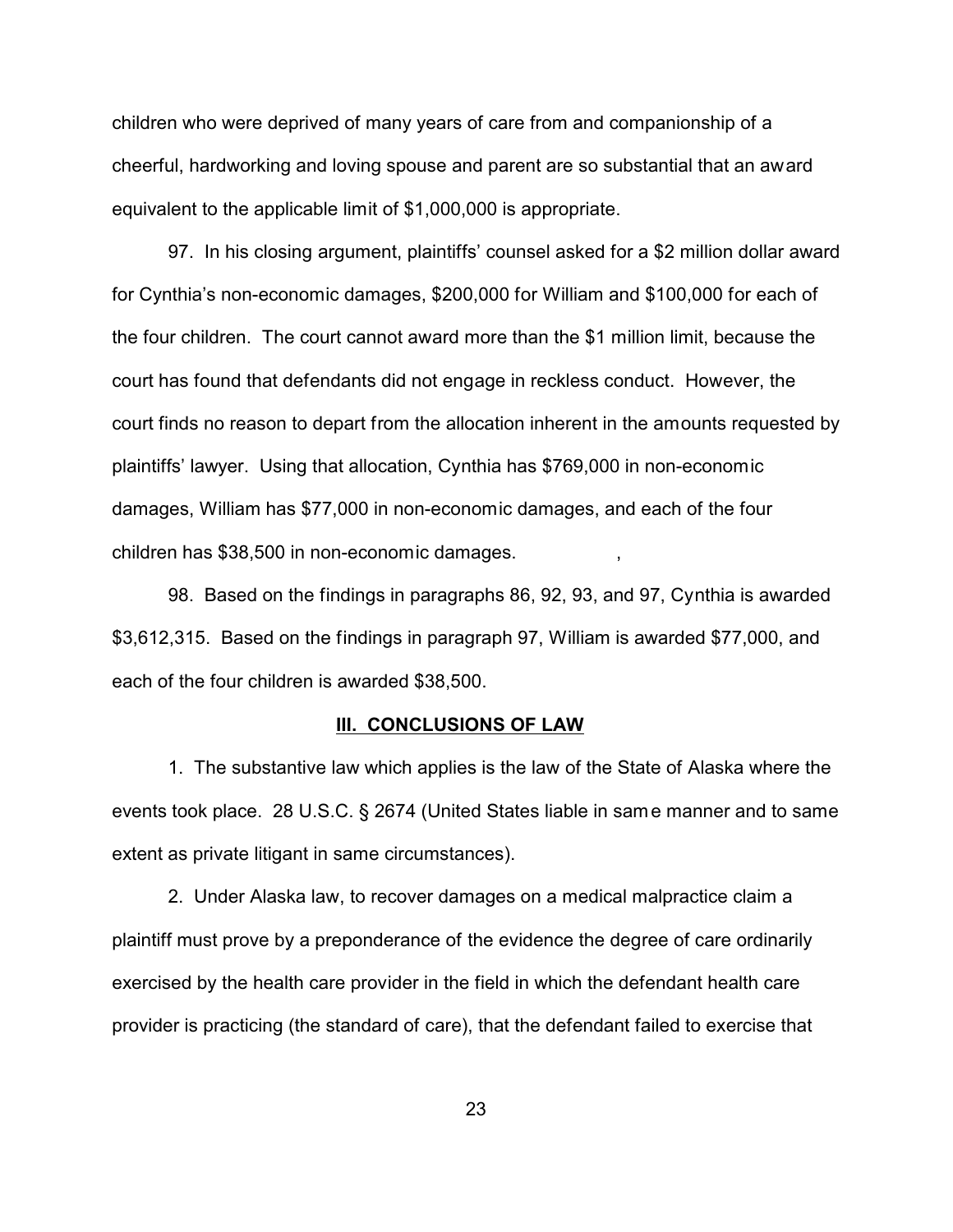degree of care (breached the standard of care), and that the failure proximately caused injuries which would not otherwise have been incurred. AS 09.55.540.

3. Plaintiffs proved by a preponderance of the evidence the standard of care applicable to Gwayi-Chore who was a doctor practicing in the field of emergency room medicine and that Gwayi-Chore breached the standard of care.

4. Plaintiffs proved by a preponderance of the evidence the standard of care applicable to Hrinko and Moughamian who were practicing in the field of emergency room nursing and that each of them breached the standard of care.

5. Plaintiffs proved by a preponderance of the evidence that the breaches by Gwayi-Chore, Hrinko and Moughamian proximately caused injuries that would not otherwise have been incurred.

6. Plaintiffs proved by a preponderance of the evidence that the net present value of life care for Cynthia is \$2,116,504.

7. Plaintiffs proved by a preponderance of the evidence that the past and net present value of Cynthia's economic damages for lost household services is \$630,000.

8. Plaintiffs proved by a preponderance of the evidence that the past and net present value of Cynthia's economic damages for lost income and benefits is \$96,811.

9. Plaintiffs proved by a preponderance of the evidence that the value of Cynthia's non-economic damages is \$769,000.

10. Plaintiffs proved by a preponderance of the evidence that the value of William's non-economic damages is \$77,000.

11. Plaintiffs proved by a preponderance of the evidence that the value of Martha Hacker's non-economic damages is \$38,500.